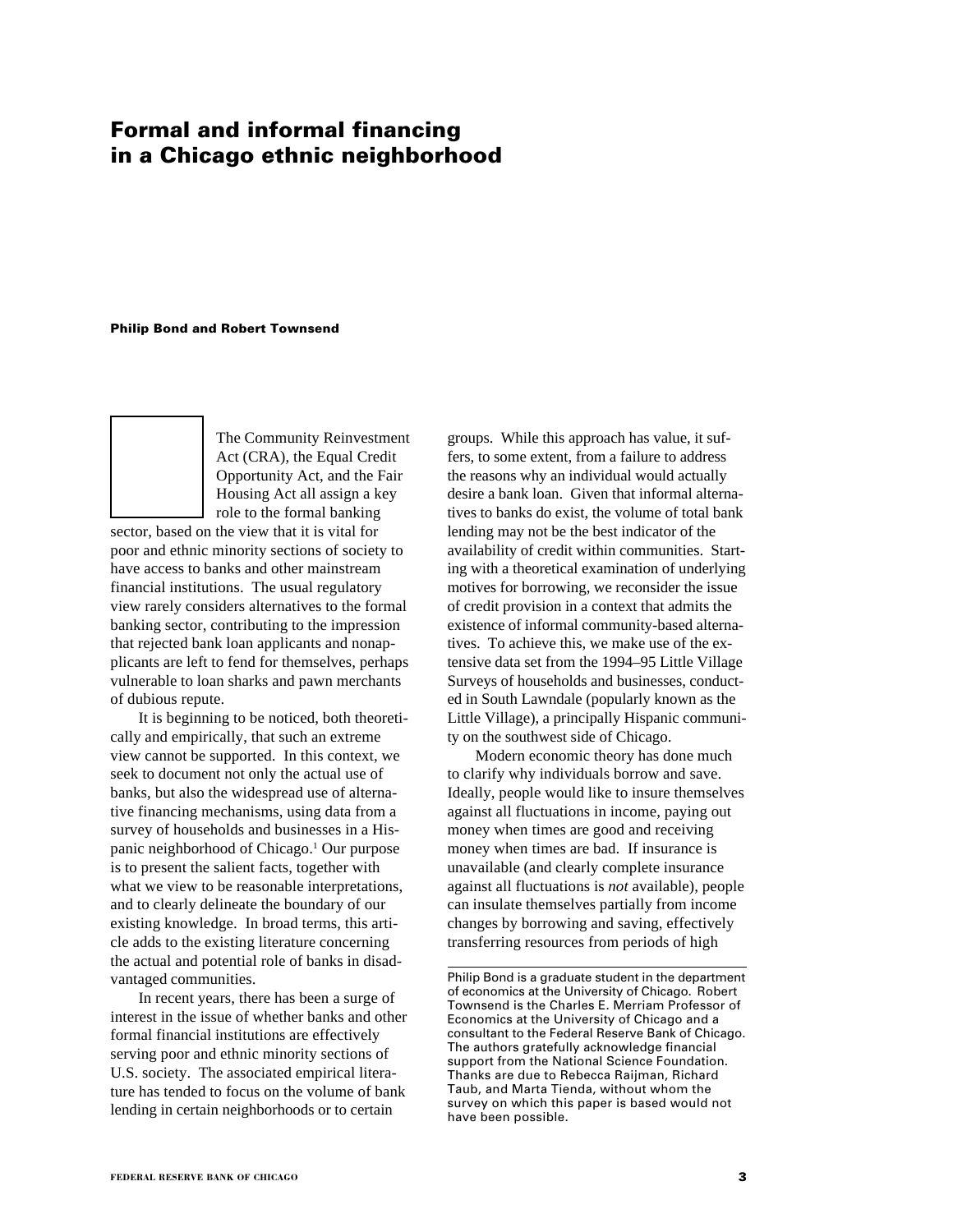income to periods of low income. This also implies that individuals will generally prefer loan contracts that offer at least some provision for default, effectively giving limited insurance against bad times. Similar reasoning applies to a consideration of optimal loan contracts to finance one-time capital investments, such as those entailed in house purchase or business financing.

Related theories have shown the importance of information in actually implementing loan or insurance contracts in the face of moral hazard incentive problems. One branch of research has suggested that financial intermediaries essentially owe their existence to their role as "information machines" that effectively minimize the costs of information creation. However, this research has yet to produce compelling reasons why intermediaries should take the form of formal institutions. The role of credit in helping individuals to insulate themselves against periods of low income or high expenditure requirements makes *effective access to credit* an issue of considerable importance. Similarly, the potential for self-employment to provide a route out of poverty has led to fresh interest in the problems of small business financing. Working from the theoretical framework outlined above, we put forward the following research questions:

- (1) To what extent are individuals able to buffer themselves against changes in income?
- (2) How available is financing for small business enterprises?
- (3) What sources of credit are actually used?
- (4) Do individuals prefer some sources of credit over others, perhaps related to the type of loan contract offered? Or are some groups of individuals denied access to some sources?

These questions were central to the design and execution of the Little Village Surveys. Given the concern among the public as to whether banks are serving the poor and ethnic minorities effectively, these questions take on a heightened importance when addressed to a relatively poor urban Mexican community.

In this article, we use the results of the survey to attempt to answer these questions. We find that there is widespread use of credit by both households and incipient businesses. Nonetheless, many households are not fully

insulated from income fluctuations, and businesses appear credit-constrained, in the sense that higher start-up investments lead to more than proportionally higher profits. Moreover, most of the credit is provided by informal sources, such as families and friends. More contentiously, we find evidence that the small role of the formal financial sector is at least partly attributable to a lack of interest from the community. Reconciling this finding with the apparent lack of overall credit leads us to speculate that the loan instruments offered by the formal sector may not be particularly attractive, and that improvements may be possible by using or replicating informal community networks.

Below, we provide a more detailed summary of the theoretical background for the Little Village Surveys. This is followed by a two-part discussion of the actual findings of the survey—the first part dealing with the household section of the survey and the second dealing with the business section.

## **Theoretical overview**

*Why do individuals wish to borrow or save?*

In a world of perfect information and completely specifiable and enforceable contracts (and without transaction costs), individuals would buy insurance against all noneconomywide risks such as an individual income drop or the death or illness of a family member.<sup>2</sup> In technical terms, marginal utility of consumption would remain constant even in the face of idiosyncratic shocks.<sup>3</sup> In practice, such insurance may be offered in part through provisions (either explicitly stated or implicitly understood) for default or repayment rescheduling in loan contracts.4 The influential permanent-income model of Milton Friedman (1957) demonstrates then even if only noncontingent borrowing and saving are possible, individuals will be able to significantly insulate consumption from income fluctuations. In contrast, if only saving is possible, individuals will be forced to accumulate buffer stocks to guard against hard times, and are likely to suffer a financial setback when savings are low or nonexistent.<sup>5</sup> We do not address here longer-term motives for saving, such as those suggested by bequest or life-cycle models (briefly, the latter postulates that individuals borrow when young, then repay and save for retirement when middle-aged and their income has peaked).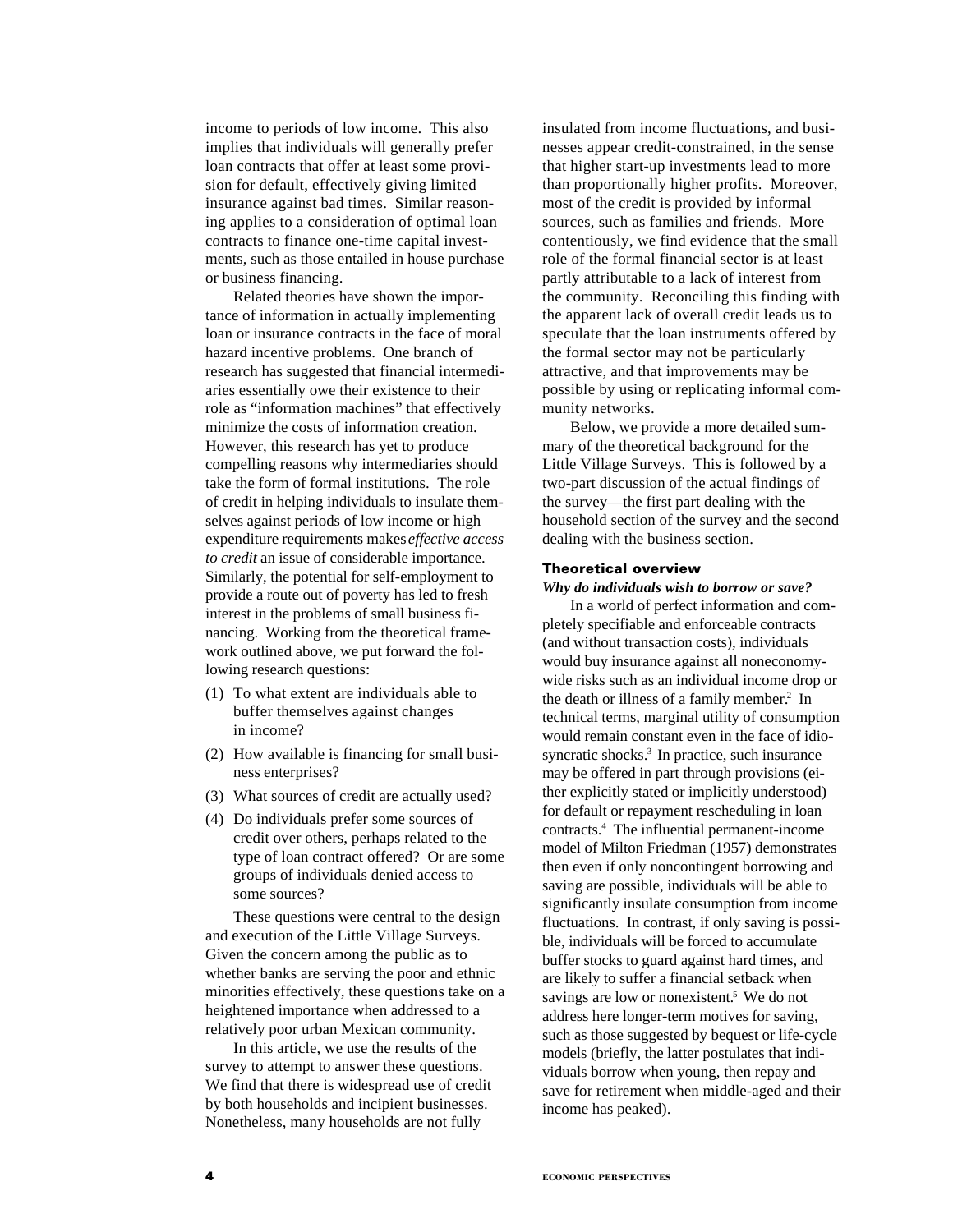Aside from these insurance and smoothing motives, clearly people also borrow and save to finance lump-sum capital costs, such as those incurred in house purchase or business start-up. The complex questions of why and which individuals would want to engage in these activities are left undeveloped here, though it should be noted that credit constraints in business financing may have far reaching implications in terms of occupational choice, intergenerational mobility, and even economy-wide productivity and growth, as discussed by Evans and Jovanovic (1989) and by Lloyd-Ellis and Bernhardt (1993), among others.

#### *Why does intermediation arise?*

It is by no means obvious why institutions arise that specialize in the provision of lending and other insurance services. In a world of perfect information, individuals would simply write contracts directly with each other. Theories of intermediation typically depend on information being available only at a cost: Intermediaries arise either because they minimize the amount of information production (that is, not all individuals need to do it) or because they have lower costs of intermediation production than other agents. Key papers in this field include Diamond (1984), Krasa and Villamil (1991), and Boyd and Prescott (1986). However, the first two force a formal structure on the intermediary by allowing at most one central point of information collection per intermediary, while the latter does not distinguish convincingly between a formal structure and an informal network linking individuals. In summary, there are no established *theoretical* reasons for supposing that when intermediation exists it will take the form of a formal institution.6

## *Why might intermediaries have difficulty serving some communities?*

If loan production requires resources other than the opportunity cost of capital, it might simply be too costly to lend to poor or marginalized individuals at standard interest rates. If such individuals are geographically clustered, this will translate into little lending activity within certain communities. However, it is not clear that loan production involves costs that are not proportional to loan value, nor is it clear that a lender could not recover such costs by charging higher interest rates for small loans or "costly" borrowers.

Some theories of intermediation predict credit rationing, in the sense that some individuals are denied loans even though other individuals with identical qualifications are granted loans, or that individuals would like to borrow more at posted interest rates.<sup>7</sup> Clearly, if it existed, such rationing might take place along community lines, perhaps to economize on acquiring specific knowledge of different communities.8 Credit rationing may greatly exaggerate what would otherwise be marginal variables in the loan-application process—that is, if some essentially identical individuals must be rejected, tiny differences in the cost of loan provision could produce huge differences in outcomes. Aghion and Bolton (1992), Lehnert, Ligon, and Townsend (1996), and Piketty (1994), have exhibited models in which moral hazard problems may be more acute at low wealth levels and, consequently, poor individuals may face higher interest rates or even be cut out of the loan market completely. Finally, consideration must be given to the view that some lenders are closed-minded or racist and, hence, simply do not like to lend to minority segments of society.

We would note that no theory of bank unwillingness to lend can be supported or refuted by a simple count of bank rejections. If the application process is costly and people understand the process by which banks operate, applicants likely to be rejected will not apply. Theoretically, given the extensive selfselection and prescreening of actual bank applicants, only "information surprises" in the loan process should lead to rejections. In this sense, the emphasis on minority rejection ratios as reported in Home Mortgage Disclosure Act (HMDA) data, in the Federal Reserve Bank of Boston study (1992), and in matched-pairs regulatory analysis seems a little misplaced. More consideration must be given to who is actually applying for bank loans, an issue that is tightly connected with the existence of financing alternatives.

## *Why some communities may have less need of formal intermediation*

A different explanation for the lack of formal financial intermediation in some environments is that individuals or groups outside the formal sector may have cheaper access to relevant information about a borrower and/or more effective enforcement mechanisms.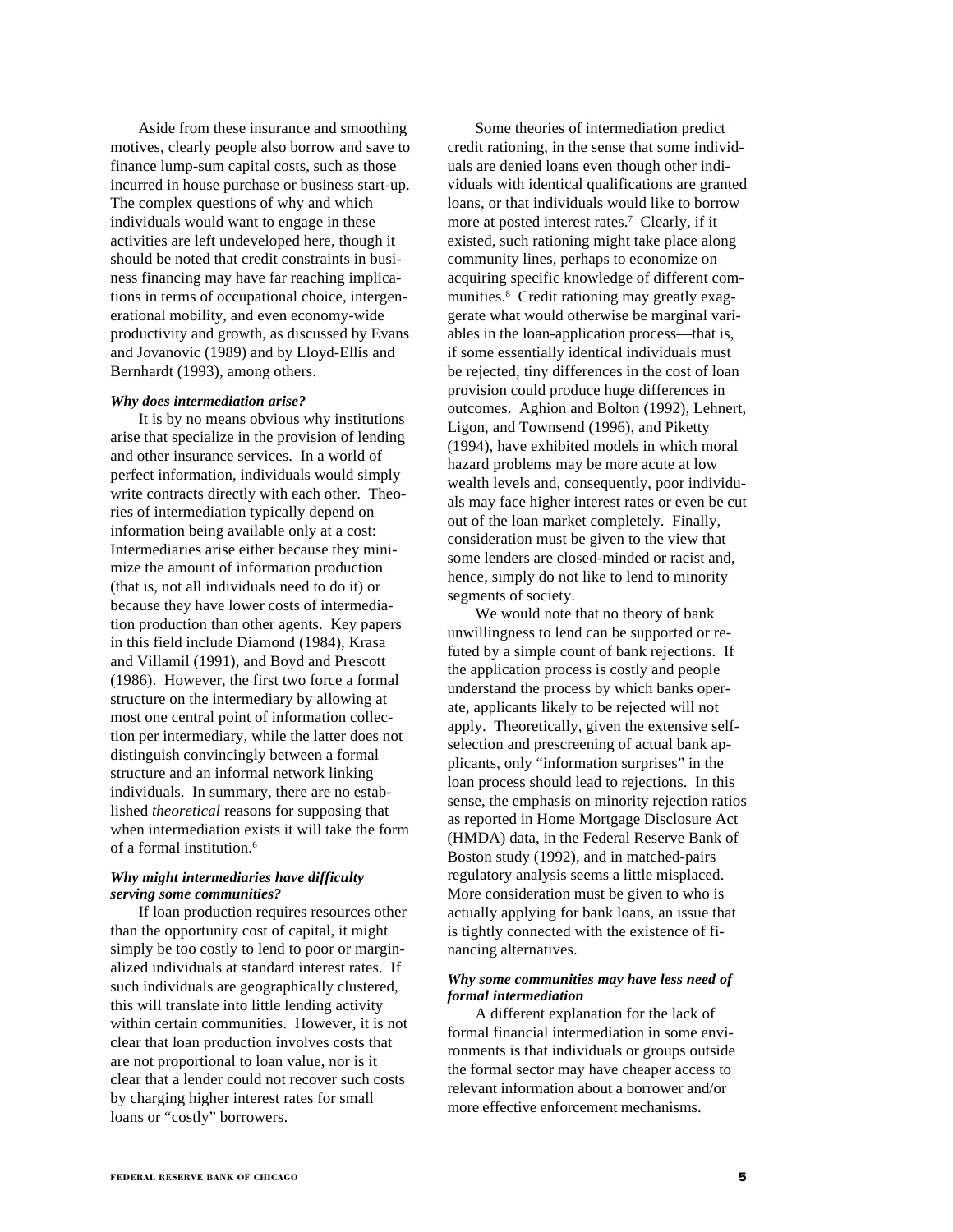In such cases, informal arrangements may offer more attractive loan/insurance packages than formal intermediaries. Capital from the formal financial sector may therefore be unnecessary. Another possibility is the use of explicit group lending schemes, either for screening or enforcement purposes.<sup>9</sup> Capital may enter the community through a small number of individuals, who recycle the money through informal and semiformal networks. These theories suggest that far from being ignored by banks, poor and minority communities may be choosing not to use their services. A much improved understanding of credit markets and institutions, both formal and informal, is needed to study this class of theories.

Below, we begin our discussion of the results of the Little Village Surveys with the household survey. We detail sampling procedures and report summary statistics of the survey populations. We then address household financial shocks, consumption smoothing, and house-buying activity. This section is followed by a discussion of the survey findings for Little Village businesses. We report sources of small business start-up financing. We then attempt to relate start-up capital to profits and to explain cross-ethnic differences in start-up costs. A recurring theme throughout is that, with the important exception of house-buying, formal financial institutions play a very limited role.

#### **The household survey**

For the household segment of the survey, blocks from within the South Lawndale neighborhood were first drawn at random. A sample of households was then constructed by drawing randomly from a complete enumeration of dwellings within these blocks. Bilingual interviewers successfully conducted the survey in 73 percent of the households in this sample (allowing for vacancies), yielding a total of 327 completed interviews.

Of the primary respondents, $10\,$  43.6 percent were male and 56.4 percent female; ages ranged from 17 to 90, with a mean of 37.7; the majority (63.0 percent) were married, 8.9 percent were in married-like relationships, 4.0 percent were widowed, 16.0 percent divorced, 6.7 percent separated, and the remaining 12.5 percent were single.

Respondents were overwhelmingly (92.3 percent) Hispanic. Of the remainder, 4.0 percent were white, 1.5 percent African-American,

and 1.8 percent Arab. A big majority (78.2 percent) were born in Mexico, with most of the remainder (19.3 percent) born in the U.S. For those born in Mexico, the average length of time in the U.S. was 15.3 years. Of the whole sample, 21.9 percent described themselves as being very proficient in spoken English, 23.1 percent as being moderately proficient, and 54.9 percent as not being proficient. The comparable figures for Hispanics only are 18.0 percent, 25.0 percent, and 57 percent. For written English, the whole sample figures are 14.0 percent, 20.3 percent, and 65.7 percent, and for Hispanics only, 14.0 percent, 20.8 percent, and 65.2 percent.

Formal educational achievement appears low. Of the total sample, 23.9 percent have a high school diploma, 3.1 percent a degree from a junior college, 2.5 percent a BA, and 4.9 percent a technical degree. The low number having high school diplomas may partially reflect differences in the Mexican education system.

The principal occupational responses for men and women, respectively, were as follows: wage employment (78.2 percent, 39.3 percent), self-employed (8.4 percent, 1.6 percent), unemployed (5.6 percent, 4.9 percent), keeping house (0 percent, 44.3 percent), and retired (6.3 percent, 5.5 percent).<sup>11</sup> The proportion of male respondents who described themselves as selfemployed is high compared with the 1990 census figures for Chicago Hispanics—3.1 percent for men (and 1.7 percent for women). The national figures for self-employment among Mexicans are 6.8 percent for men and 4.4 percent for women, compared with 10.8 percent and 5.8 percent for the whole population.<sup>12</sup>

The distribution of reported household income is low, as shown in table 1. The median of \$18,720 is lower than the 1990 figure of

| <b>TABLE 1</b>          |                                                                                  |  |  |  |  |  |
|-------------------------|----------------------------------------------------------------------------------|--|--|--|--|--|
| <b>Household income</b> |                                                                                  |  |  |  |  |  |
| Minimum                 | \$1,500                                                                          |  |  |  |  |  |
| Maximum                 | 160,000                                                                          |  |  |  |  |  |
| Mean                    | 22,000                                                                           |  |  |  |  |  |
| 1st quartile            | 12,000                                                                           |  |  |  |  |  |
| Median                  | 18,720                                                                           |  |  |  |  |  |
| 3rd quartile            | 30,000                                                                           |  |  |  |  |  |
|                         | Note: Observations = 307; remaining<br>respondents did not answer this question. |  |  |  |  |  |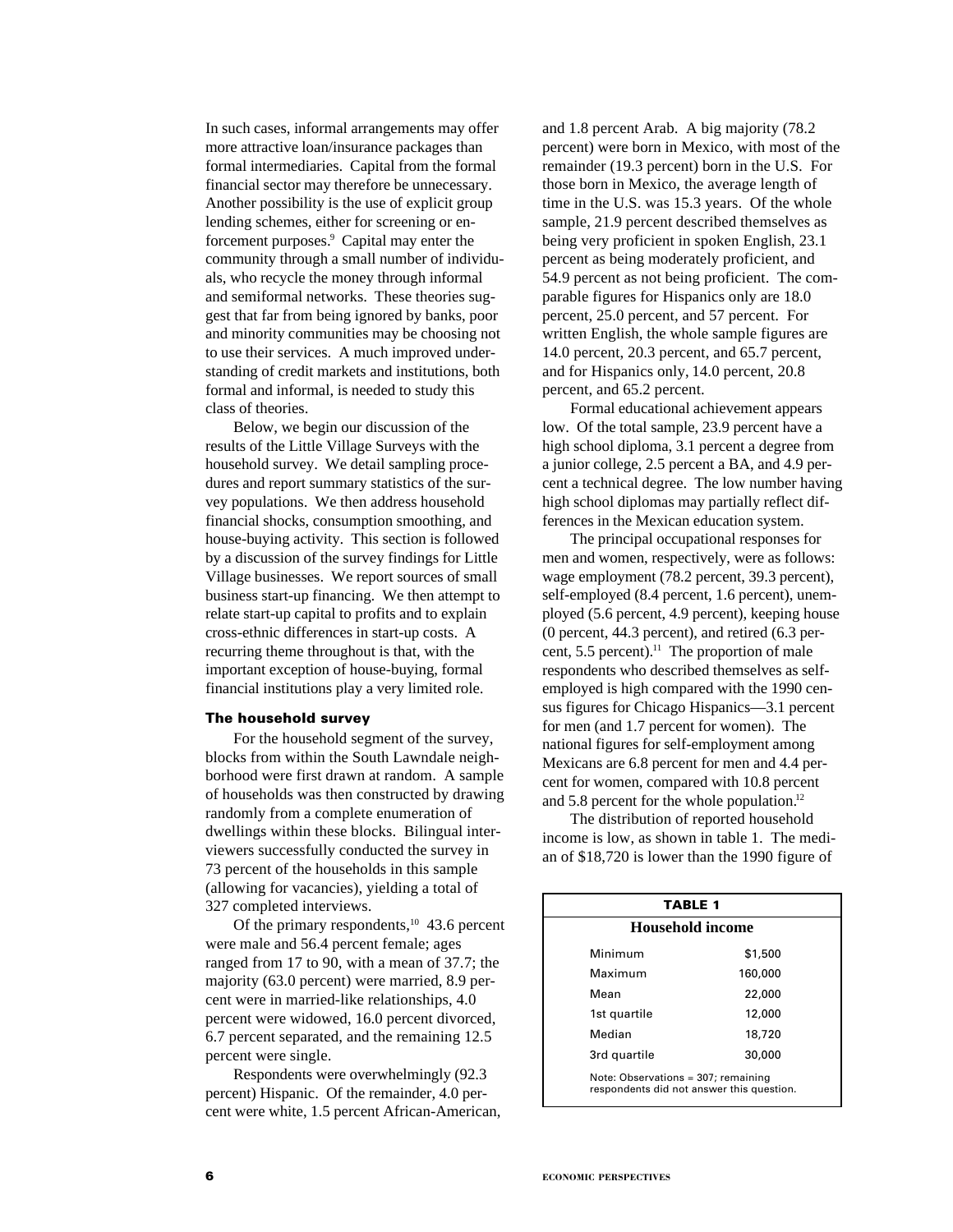| <b>TABLE 2</b>                                                                                                                                                                       |                                                                        |  |  |  |  |
|--------------------------------------------------------------------------------------------------------------------------------------------------------------------------------------|------------------------------------------------------------------------|--|--|--|--|
|                                                                                                                                                                                      | <b>Principal sources of financial difficulties</b><br>among households |  |  |  |  |
| Problem                                                                                                                                                                              | Number of households<br>citing problem                                 |  |  |  |  |
| Death or illness<br>of relatives                                                                                                                                                     | 127 (38.8)                                                             |  |  |  |  |
| Unemployment or<br>unusually low income                                                                                                                                              | 163 (49.8)                                                             |  |  |  |  |
| Increase in living<br>expenses/dependents                                                                                                                                            | 125 (38.2)                                                             |  |  |  |  |
| Total households citing<br>at least one problem                                                                                                                                      | 210 (64.2)                                                             |  |  |  |  |
| Notes: Number in parentheses indicates percent of<br>whole sample.<br>Because multiple responses are considered,<br>sum of responses is greater than total<br>households responding. |                                                                        |  |  |  |  |

\$22,260 for the same neighborhood, cited in the 1992 Community Lending Factbook (1992). The same source gives the city-wide median as \$26,301. Mean income for the extended Chicago metropolitan area is considerably higher.

# *Use of consumer credit and savings*

The survey results indicate that approximately two-thirds of households interviewed had suffered financial difficulties in the last five years. As predicted by theories such as the permanent-income model, there is widespread use of credit to reduce drops in consumption in these periods. However, despite widespread awareness of the possibility of bank credit, this option is little used in practice. We start by detailing these findings:

*Fact 1:* Financial difficulties are prevalent. Of the sample, 210 households (64.2 percent) reported having experienced a problem that caused financial difficulties in the last five years. Table 2 displays the principal problems cited.13

*Fact 2:* When faced with a hypothetical need to borrow money, obtaining a bank loan is the popular response. A total of 139 households cited this response, more even than "personal savings" (133) and "gifts and loans from

relatives" (114). Given these responses, it would be hard to argue that households are simply unaware of the possibility of obtaining a bank loan or that they regard bank loans as impossible to obtain.

*Fact 3:* In practice, when faced with actual financial difficulties, bank loans are little used compared to other options. Table 3 displays the full list of cited responses to the difficulties outlined in table 2. There is extensive use of existing savings and assets. There is also widespread use of "new" sources of finance, with 124 respondents (58.5 percent of those responding) using at least one such source other than transfer payments.<sup>14</sup> However, only 25 of these households obtained credit from a source described as a "bank or individual".15 Of these responses, 14 refer to banks, four to finance companies, three to credit

| <b>TABLE 3</b>                                                                                              |                         |
|-------------------------------------------------------------------------------------------------------------|-------------------------|
| <b>Actual responses to financial difficulties</b>                                                           |                         |
| Response                                                                                                    | Number of<br>households |
| Financial response (new source)                                                                             |                         |
| Borrowed from banks or individuals <sup>a</sup>                                                             | 25 (11.8)               |
| Gifts or other assistance from relatives <sup>a</sup>                                                       | 68 (32.1)               |
| Borrowed from friends <sup>a</sup>                                                                          | 59 (27.8)               |
| Gifts or assistance from friends <sup>a</sup>                                                               | 28 (13.2)               |
| Borrowed from ethnic association <sup>a</sup><br>Used credit cards                                          | 17(8.0)                 |
|                                                                                                             | 5(2.4)                  |
| <b>Transferred payments</b><br>Received money/food from community organization                              | 28 (13.2)<br>1(0.5)     |
|                                                                                                             |                         |
| <b>Financial response (existing assets)</b>                                                                 |                         |
| Used cash or household savings <sup>a</sup>                                                                 | 76 (35.8)               |
| Sold assets <sup>a</sup>                                                                                    | 17 (8.0)                |
| Delayed or failed to pay debts <sup>a</sup>                                                                 | 66 (31.1)               |
| Labor response                                                                                              |                         |
| Worked harder/increased hours <sup>a</sup>                                                                  | 88 (41.5)               |
| Got other job to tide over <sup>a</sup>                                                                     | 46 (21.7)               |
| Put other family members to work <sup>a</sup>                                                               | 25 (11.8)               |
| <b>Consumption response</b>                                                                                 |                         |
| Reduced household consumption expenditures <sup>a</sup>                                                     | 97 (45.8)               |
| Other                                                                                                       |                         |
| Received nonmonetary help from relatives                                                                    | 2(0.9)                  |
| Somebody else will pay                                                                                      | 1(0.5)                  |
| Other                                                                                                       | 20(9.4)                 |
| None, because it did not cause economic problems                                                            | 14(6.6)                 |
| Migration                                                                                                   | 1(0.5)                  |
| Total number of households responding                                                                       | 212                     |
| <sup>a</sup> Response explicitly mentioned as an option in the questionnaire.                               |                         |
| Notes: Number in parentheses indicates percent of those responding.                                         |                         |
| Because multiple responses are considered, sum of responses is<br>greater than total households responding. |                         |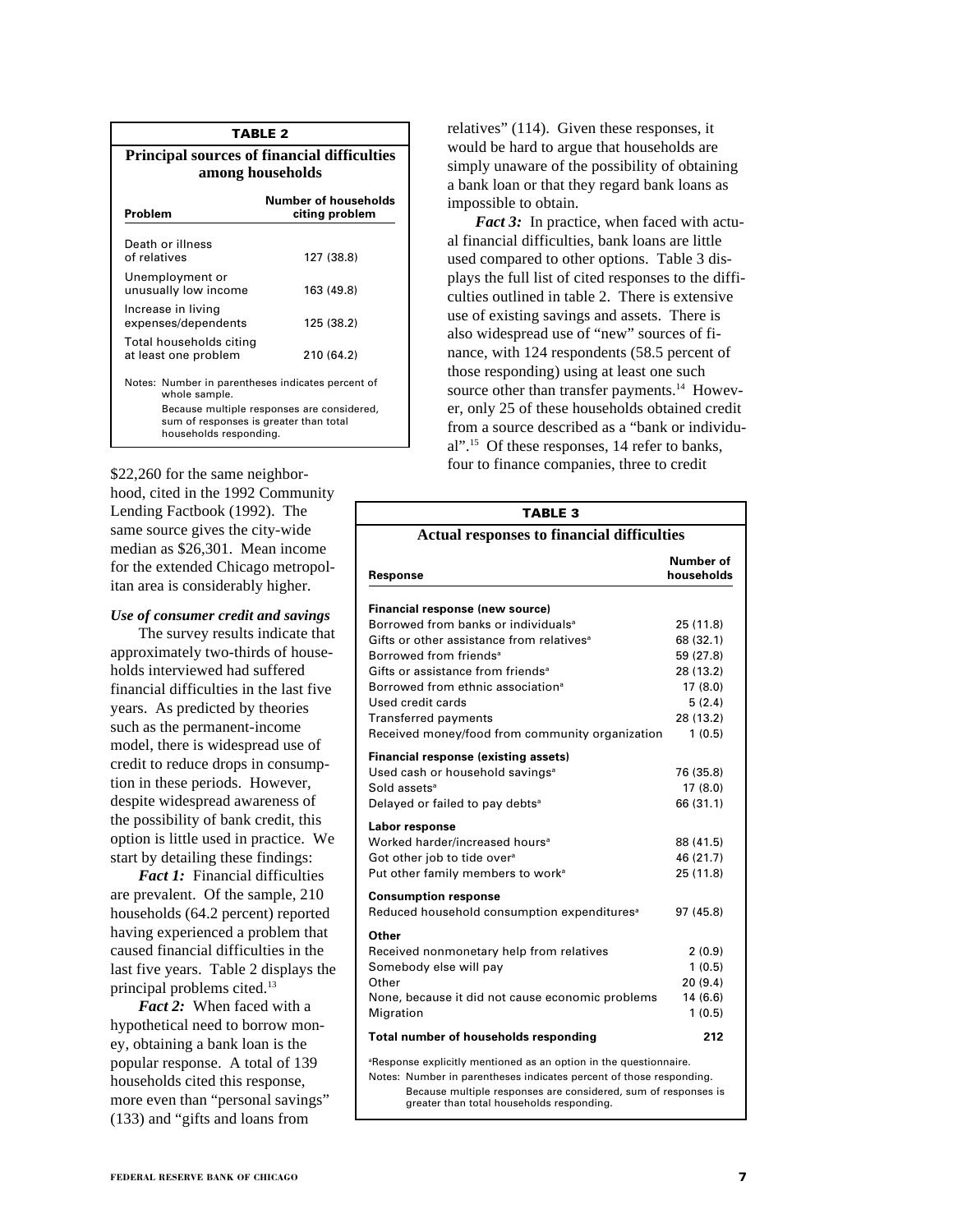| <b>TABLE 4</b>                                                                                                                                                                                                                           |                                                      |                                                     |  |  |  |  |  |
|------------------------------------------------------------------------------------------------------------------------------------------------------------------------------------------------------------------------------------------|------------------------------------------------------|-----------------------------------------------------|--|--|--|--|--|
|                                                                                                                                                                                                                                          | <b>Additional use of financial responses</b>         |                                                     |  |  |  |  |  |
|                                                                                                                                                                                                                                          | <b>Borrowed</b><br>from bank or<br>individual lender | Did not borrow<br>from bank or<br>individual lender |  |  |  |  |  |
| Gifts or other assistance from relatives                                                                                                                                                                                                 | 6(24.0)                                              | 62(62.6)                                            |  |  |  |  |  |
| Borrowed from friends                                                                                                                                                                                                                    | 6(24.0)                                              | 53 (53.3)                                           |  |  |  |  |  |
| Gifts or assistance from friends                                                                                                                                                                                                         | 1(4.0)                                               | 27(27.3)                                            |  |  |  |  |  |
| Borrowed from ethnic association                                                                                                                                                                                                         | 2(8.0)                                               | 15(15.2)                                            |  |  |  |  |  |
| Used credit cards                                                                                                                                                                                                                        | 1(4.0)                                               | 4(4.0)                                              |  |  |  |  |  |
| Received money/food from community organization                                                                                                                                                                                          | 0(0)                                                 | 1(1.0)                                              |  |  |  |  |  |
| Only one new financial source                                                                                                                                                                                                            | 10(40.0)                                             | 47 (47.5)                                           |  |  |  |  |  |
| Used cash or household savings                                                                                                                                                                                                           | 3(12.0)                                              | 40 (40.4)                                           |  |  |  |  |  |
| Sold assets                                                                                                                                                                                                                              | 1(4.0)                                               | 9(9.1)                                              |  |  |  |  |  |
| Delayed or failed to pay debts                                                                                                                                                                                                           | 4(16.0)                                              | 99 (39.4)                                           |  |  |  |  |  |
| <b>Total</b>                                                                                                                                                                                                                             | 25                                                   | 99                                                  |  |  |  |  |  |
| Notes: Restricted to those using at least one source of new finance.<br>Number in parentheses indicates percent of total.<br>Because multiple responses are considered, sum of responses is greater<br>than total households responding. |                                                      |                                                     |  |  |  |  |  |

unions, one to an unrelated individual (charging an undisclosed interest rate on a \$4,000 loan), and one each to a mortgage company, workplace, and "other" source.<sup>16</sup> Hence 19 of the 25 households are borrowing from what we would describe as a "formal" institution.<sup>17</sup>

Table 4 shows how the use of financial responses differs between those who use a bank or individual lender and those who obtain new finance from other sources. For both groups, it is common to obtain only one new financial source. It is comparatively rare for people borrowing more from a bank or lender to also be liquidating funds and defaulting on debt.

Table 5 shows that compared to those not making a "new" financial response and those

making a response but *not* from a bank or lender, those borrowing from a bank or lender are more likely to work harder but less likely to reduce household consumption. Hence, they are more likely to pass tests for consumption smoothing. The response patterns of the other two groups are broadly similar. A possible interpretation is that loans from a bank or lender are used only in the face of relatively severe financial difficulties and, in these cases, direct financial help must be supplemented with an increase in labor effort.

Table 6 gives details of loans and gifts by source. Note that the mean loan amounts from family and friends are small compared with those from other sources, but so are the interest

| <b>TABLE 5</b>                                                                                              |                                 |                                                              |                             |  |  |  |  |
|-------------------------------------------------------------------------------------------------------------|---------------------------------|--------------------------------------------------------------|-----------------------------|--|--|--|--|
| Use of nonfinancial responses                                                                               |                                 |                                                              |                             |  |  |  |  |
|                                                                                                             | No new<br>financial<br>response | <b>New financial</b><br>response, not from<br>bank or lender | Loan from<br>bank or lender |  |  |  |  |
| Worked harder/increased hours                                                                               | 32 (36.4)                       | 41 (41.4)                                                    | 15 (60.0)                   |  |  |  |  |
| Got other job to tide over                                                                                  | 18(20.5)                        | 22(22.2)                                                     | 6(24.0)                     |  |  |  |  |
| Put other family members to work                                                                            | 7(8.0)                          | 15(15.1)                                                     | 3(12.0)                     |  |  |  |  |
| Reduced household consumption expenditures                                                                  | 41 (46.6)                       | 47 (47.4)                                                    | 9(36.0)                     |  |  |  |  |
| Total                                                                                                       | 88                              | 99                                                           | 25                          |  |  |  |  |
| Notes: Number in parentheses indicates percent of total.                                                    |                                 |                                                              |                             |  |  |  |  |
| Because multiple responses are considered, sum of responses is greater<br>than total households responding. |                                 |                                                              |                             |  |  |  |  |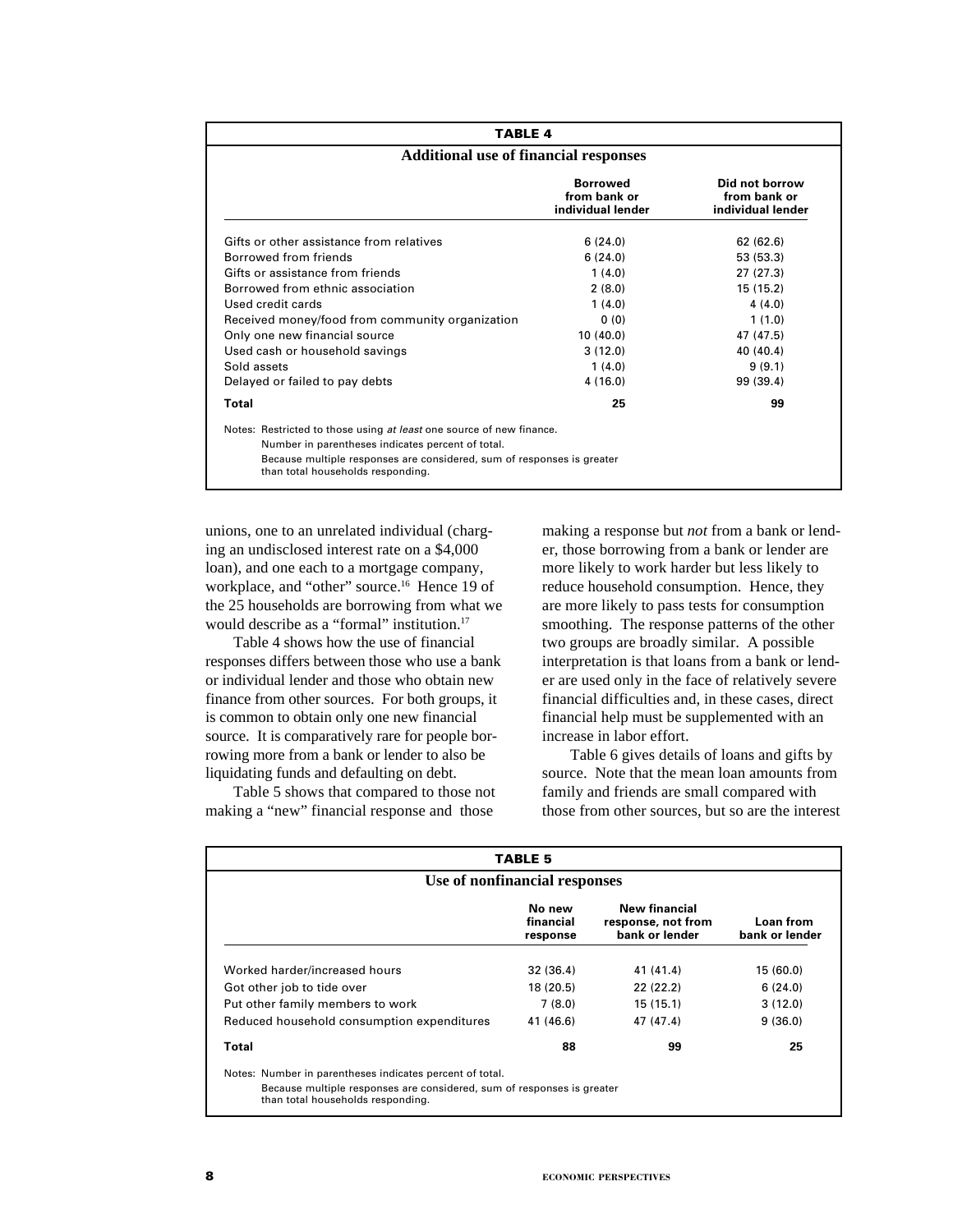|                                             |                         |              | <b>TABLE 6</b>                         |        |                          |                |
|---------------------------------------------|-------------------------|--------------|----------------------------------------|--------|--------------------------|----------------|
|                                             |                         |              | <b>Details of financial assistance</b> |        |                          |                |
|                                             | <b>Immediate family</b> |              | <b>Other family</b>                    |        | <b>Friend</b>            |                |
| Response                                    | Loans                   | <b>Gifts</b> | Loans                                  | Gifts  | Loans                    | Gifts          |
| Number                                      | 39                      | 28           | 18                                     | 6      | 58                       | 8              |
| Mean amount (dollars)                       | 724                     | 998          | 631                                    | 320    | 618                      | 360            |
| Mean interest (percent)                     | .15                     |              | 0                                      |        | 0                        |                |
| Collateral required                         | 0                       |              | 0                                      |        | 1                        |                |
| Mean collateral/loan                        | na                      |              | na                                     |        | 10                       |                |
|                                             | Other individual        |              | <b>Community organization</b>          |        |                          | Bank           |
| Response                                    | Loans                   | Gifts        | Loans                                  | Gifts  | Loans                    | Gifts          |
| Number                                      | 3                       |              | $\overline{2}$                         | 3      | 15                       |                |
| Mean amount (dollars)                       | 1,572                   |              | 1,250                                  | 75 (1) | 8,960                    |                |
| Mean interest (percent)                     | 0                       |              | $\overline{2}$                         |        | 7.0                      |                |
| Collateral required                         | $\mathbf{0}$            |              | 0                                      |        | 3                        |                |
| Mean collateral/loan                        | na                      |              |                                        |        | 2.53                     |                |
|                                             |                         |              |                                        |        |                          |                |
| <b>Response</b>                             | <b>Credit union</b>     |              | <b>Finance company</b>                 |        | <b>Government agency</b> |                |
|                                             | Loans                   | <b>Gifts</b> | Loans                                  | Gifts  | Loans                    | Gifts          |
| Number                                      | 3                       |              | 4                                      |        |                          | 3              |
| Mean amount (dollars)                       | 3.167                   |              | 4,925                                  |        |                          | 370            |
| Mean interest (percent)                     | 11                      |              | 22(1)                                  |        |                          |                |
| Collateral required<br>Mean collateral/loan | 1<br>5                  |              |                                        |        |                          |                |
|                                             | Mortgage company        |              | Place of work                          |        | Other                    |                |
| Response                                    | Loans                   | Gifts        | Loans                                  | Gifts  | Loans                    | Gifts          |
| Number                                      | 1                       |              | 1                                      |        | 1                        | $\overline{2}$ |
| Mean amount (dollars)                       | 7.000                   |              | 2,200                                  |        | 700                      | 205            |
| Mean interest (percent)                     | 7.9                     |              | 0                                      |        | 0                        |                |
| Collateral required                         | 1                       |              |                                        |        |                          |                |
|                                             |                         |              |                                        |        |                          |                |

rates (many are zero). We would also note there is a general absence of collateral requirements. As we might expect, "formal" loans are bigger and have positive interest rates. This begs the question whether such loans are available only in large sizes (either because small ones entail excessive transaction costs or because the type of applicant who would want a small loan is excluded from the financial sector).<sup>18</sup> Figure 1 displays how responses vary across groups defined using various characteristics. In all cases, the sample is restricted to those households that reported some form of financial difficulty.

Figure 1 stratifies respondents by quartile household income.<sup>19</sup> The lowest income group has a markedly stronger tendency to receive at least one form of "new" financial assistance,

though it appears that the relatively poor are also less likely to obtain assistance from a bank or lender. On the other hand, the relatively well-off appear less likely to receive assistance from friends.

Figure 2 displays a stratification by verbal proficiency in English.20 Incidence of bank or lender loans seems positively correlated with proficiency in English, and assistance from friends negatively correlated.

Figure 3 stratifies respondents by housebuying activity.21 Having used a formal-sector loan to buy a house markedly increases the incidence of borrowing from a bank or lender, but owning a house acquired without a formal loan appears to have little effect. Since one would imagine that a house provides ample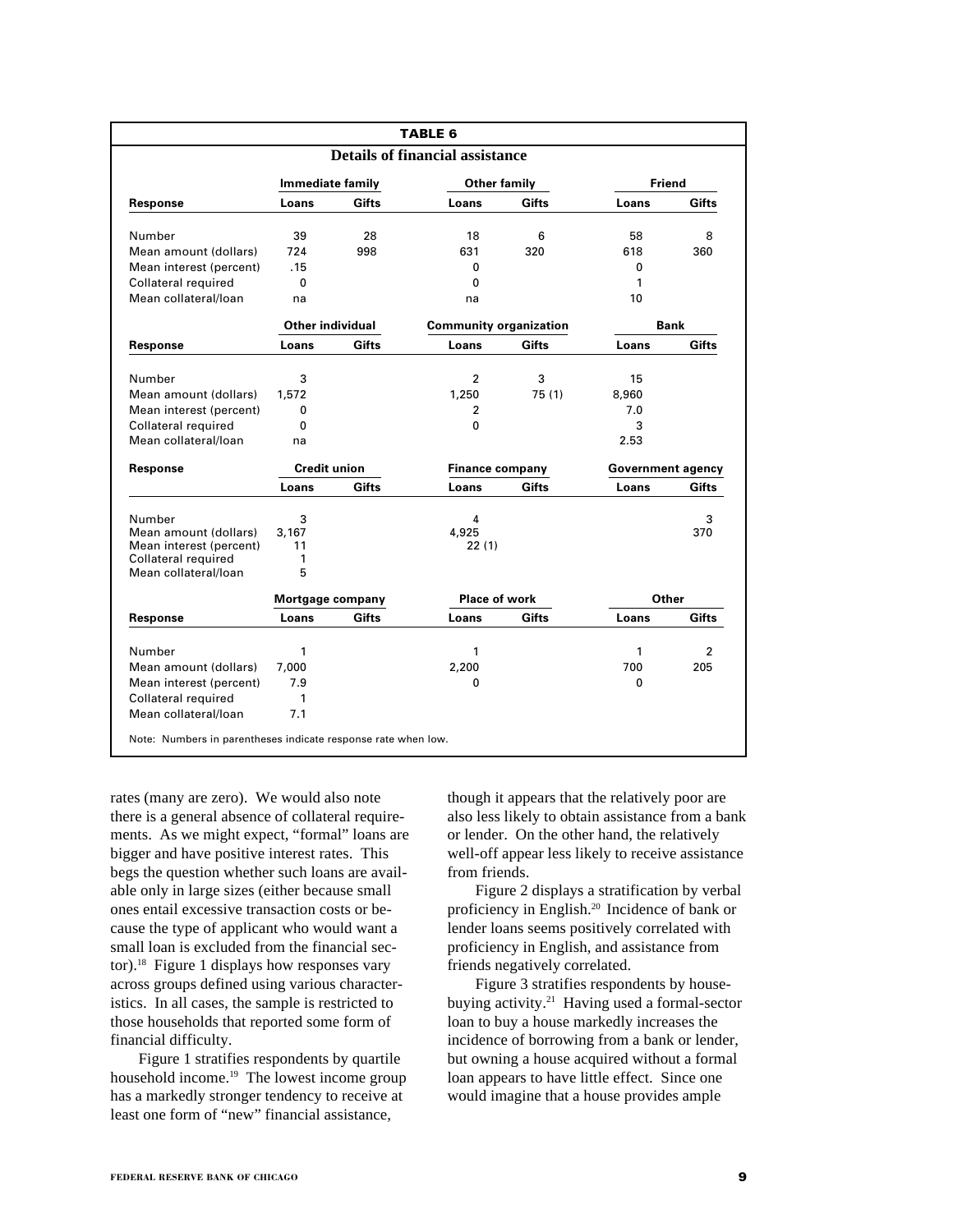

collateral with which to obtain a consumption loan, this finding gives evidence that at least some people may simply prefer not to borrow from a bank or other lender. However, those households that acquired a house without a formal loan also appear reluctant to take any form of financial assistance, suggesting that they simply have little need or willingness to borrow from anyone, whether formal institution, family member, or friend.

Figure 4 stratifies respondents by a "link" index, giving the use of services outside the neighborhood.22 The greater the value of this index, the more services are used outside the community, giving some indication of integration into "mainstream" Chicago. There is (perhaps) a small positive correlation of this index with the use of bank and lender loans and, intriguingly, a substantial negative correlation with the use of assistance from friends.

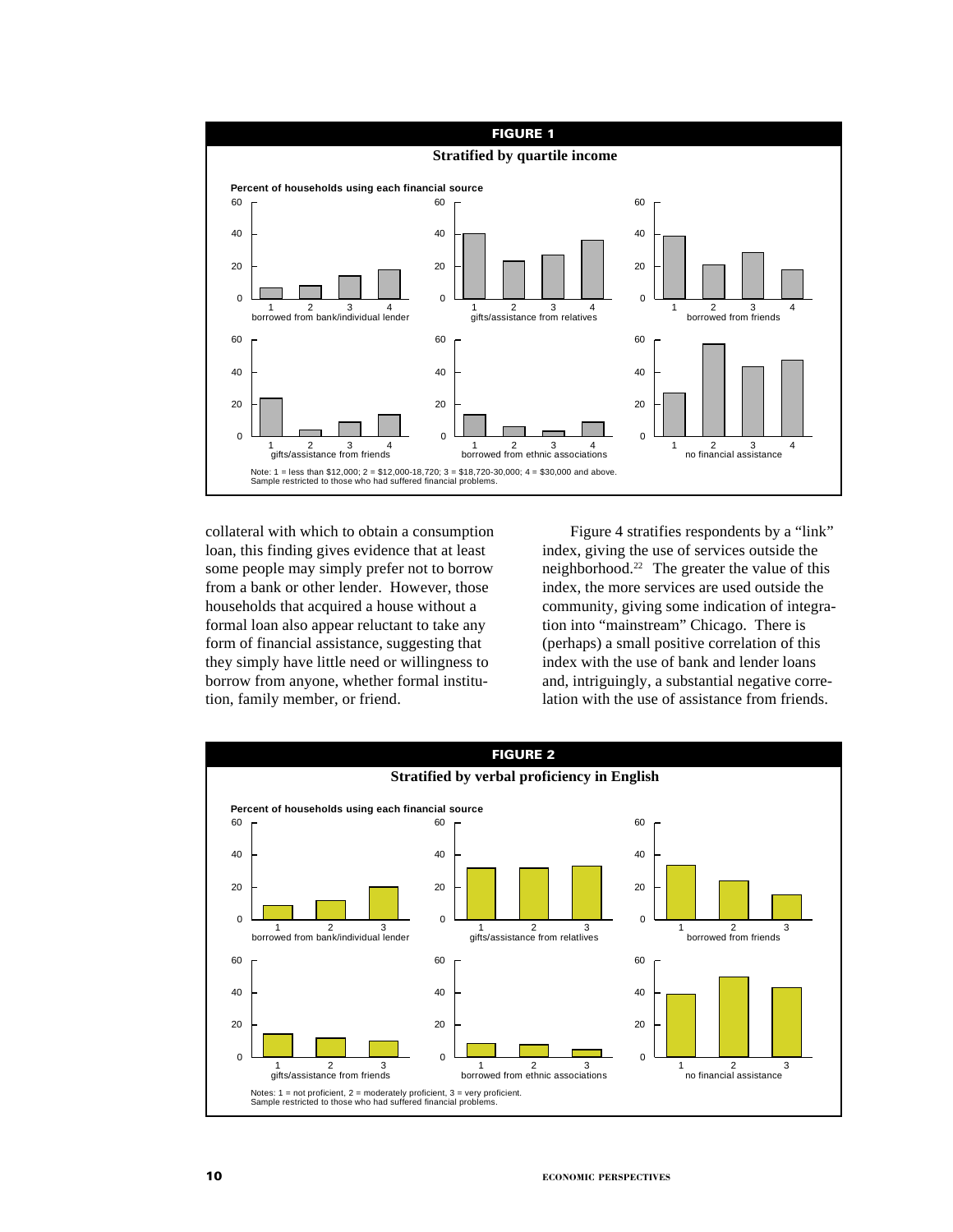

The fact that higher income, greater English proficiency, house ownership, and use of services outside the neighborhood all have more or less similar effects on the pattern of financial assistance reflects in part a substantial positive covariance in these variables. Nonetheless, the question remains why the group of people so defined (roughly, in fact, those who might be thought to most resemble white Americans) make more use of banks

and lenders and less use of loans from friends in periods of financial distress. We propose the following hypotheses:

*Hypothesis 1:* Only these people have access to the bank, for some subset of the reasons suggested earlier.

*Hypothesis 2:* These people would like to borrow from informal sources offering more flexible contracts, but cannot do so because

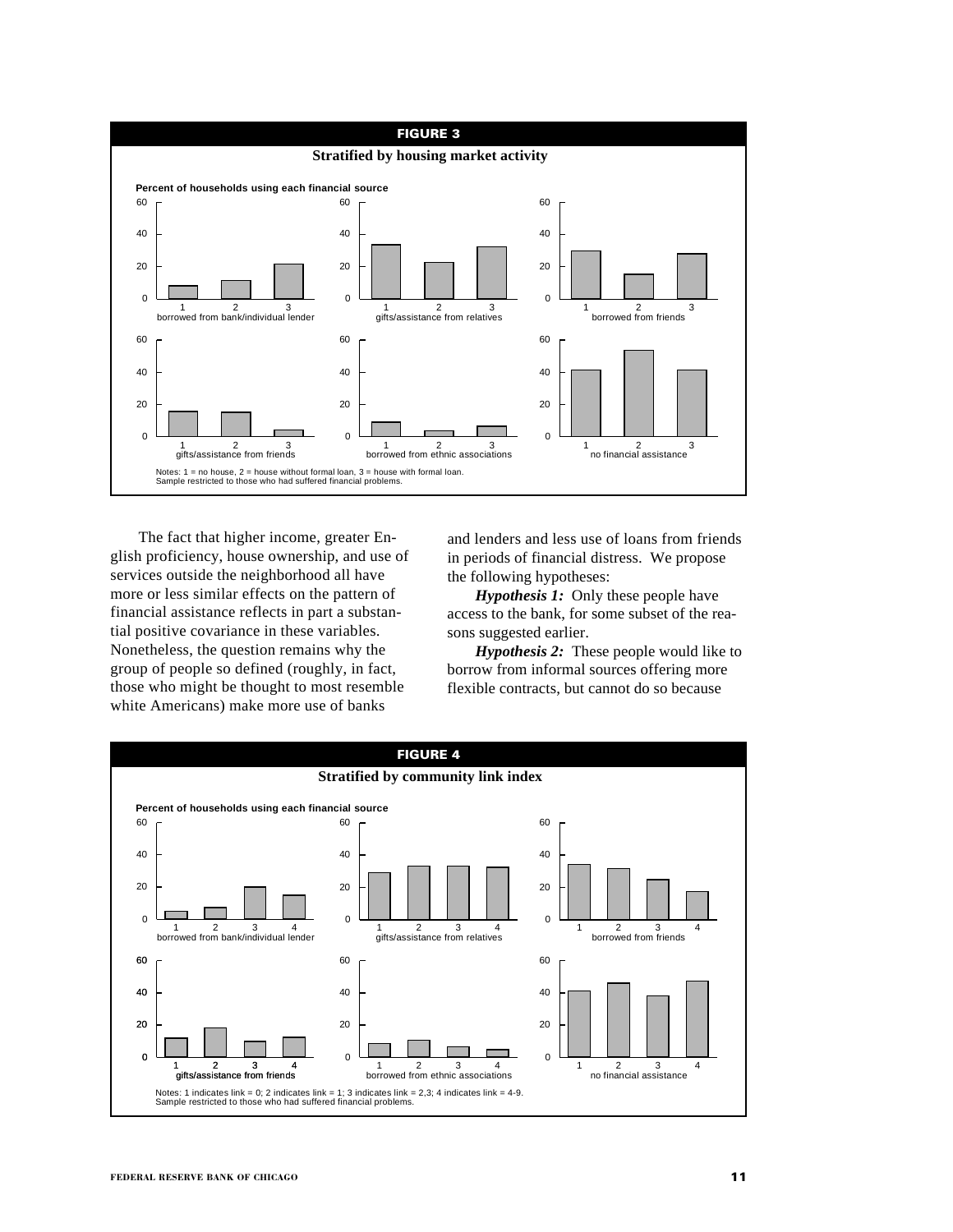- (a) Informal loans are small because of a lack of lending funds within the informal network, whereas high-income people have greater borrowing requirements, and/or
- (b) Informal loans are not available to them because community funds are limited and the relatively well-off or integrated are given the lowest priority in their allocation, and/or
- (c) Informal loans are not available to them because the very act of becoming more wealthy or integrated has reduced their community links.

We have been unable decisively to accept or reject any of these hypotheses. Without a model of who is actually able to obtain formalsector assistance if desired, it is impossible to distinguish between individuals shunning the formal sector and the formal sector shunning individuals. The development of the necessary model would presumably require a probit-type estimation on a large sample of bank accept/ reject decisions, using detailed personal data on the individuals involved.23 It is worth highlighting that *only hypothesis 1* would justify intervention efforts to increase the volume of traditional bank lending activity in "marginalized" communities, whereas both (a) and (b) of hypothesis 2 would suggest that banks and

other lending institutions should attempt to channel capital through either existing or "constructed" community networks. We conclude that the task of explaining the stratification documented here is one of some importance.

More generally, with regard to involvement with the formal financial sector, we were surprised to find that only 70 households (21.3 percent) reported having a checking account.24 As before, these households are likely to be of higher income and greater proficiency in English. Even among the 14 households that had obtained bank loans in times of financial difficulty, six reported not having a checking account. This finding gives some support to the view that Little Village residents may prefer to avoid using the formal financial sector, though other explanations are certainly possible.25 In contrast, 50.5 percent of the sample reported having a savings account, suggesting that respondents are able to access the formal sector when it is beneficial to do so.<sup>26</sup>

#### *House-buying credit*

A total of 136 households (41.6 percent) live in houses that are either their own or belong to their family.<sup>27</sup> The current reported market values of houses range from \$32,000 to \$200,000, with a mean of \$95,442. For the

|                                                                                                | <b>TABLE 7</b> |           |           |                                                                                                                                                       |                                                                                       |              |                |  |  |
|------------------------------------------------------------------------------------------------|----------------|-----------|-----------|-------------------------------------------------------------------------------------------------------------------------------------------------------|---------------------------------------------------------------------------------------|--------------|----------------|--|--|
| <b>Sources of house financing</b>                                                              |                |           |           |                                                                                                                                                       |                                                                                       |              |                |  |  |
| Mean<br>Mean<br>Mean<br>No.<br>Lender<br>Range<br>interest<br>Range<br>loan<br>Range<br>income |                |           |           |                                                                                                                                                       |                                                                                       |              |                |  |  |
|                                                                                                |                | (percent) | (percent) | (dollars)                                                                                                                                             | (dollars)                                                                             | (dollars)    | (dollars)      |  |  |
| Individual                                                                                     | 7              | 4.0(5)    | $0 - 11$  | 34,500 (6)                                                                                                                                            | 5.000-70.000                                                                          | 25.786 (7)   | 9,000-38,000   |  |  |
| <b>Bank</b>                                                                                    | 68             | 7.92(52)  | $0 - 14$  | 41.924 (65)                                                                                                                                           | 3.000-112.000                                                                         | 29,572 (64)  | 10.500-76.000  |  |  |
| Finance co.                                                                                    | 5              | 8.8(5)    | $5 - 14$  | 62,900 (5)                                                                                                                                            | 19,500-129,000                                                                        | 25,500 (5)   | 8,500-39,000   |  |  |
| Seller's credit                                                                                | 1              | 7(1)      |           | 105,000(1)                                                                                                                                            |                                                                                       | 36,000(1)    |                |  |  |
| Mortgage co.                                                                                   | 6              | 6.67(6)   | $4 - 9$   | 70.167 (6)                                                                                                                                            | 18.000-125.000                                                                        | 54,375 (6)   | 19,500-160,000 |  |  |
| Govt agency                                                                                    | $\overline{2}$ | 7.5(2)    | $6 - 9$   | 75,000 (2)                                                                                                                                            | 70,000-80,000                                                                         | 29,600 (2)   | 19,200-40,000  |  |  |
| Credit union                                                                                   | 1              |           |           | 15,000(1)                                                                                                                                             |                                                                                       | 20,000(1)    |                |  |  |
| Workplace                                                                                      | 1              | 11(1)     |           | 3,000(1)                                                                                                                                              |                                                                                       | 50.000(1)    |                |  |  |
| Tanda, etc.                                                                                    | 2              | 5.5(2)    | $0 - 11$  | 14.000(2)                                                                                                                                             | 3,000-25,000                                                                          | 15,250 (2)   | 13,500-17,000  |  |  |
| Undeclared                                                                                     | 1              | 0(1)      |           | 25,000 (1)                                                                                                                                            |                                                                                       | 27,500(1)    |                |  |  |
| Other                                                                                          | 1              | 9(1)      |           | 110,000(1)                                                                                                                                            |                                                                                       | 13,500(1)    |                |  |  |
| None mentioned                                                                                 | 23             |           |           |                                                                                                                                                       |                                                                                       | 27,494 (18)  | 8,000-75,000   |  |  |
| Total                                                                                          | 118            | 7.39 (77) | $0 - 14$  | 44,625 (92)                                                                                                                                           | 2,000-129,000                                                                         | 29,847 (108) | 8,000-160,000  |  |  |
| Notes: Number in parentheses indicates reported observations used to construct means.          |                |           |           | Three household had substantial loans from two different sources:<br>Household 826 took loans of \$48,000 from a bank and \$46,000 from another bank. | Household 773 took loans of \$85,000 from a finance company and \$65,000 from a bank. |              |                |  |  |

Household 660 took loans of \$59,000 from a bank and \$17,000 from a sibling.

Figures relate only to single largest loan used by each household.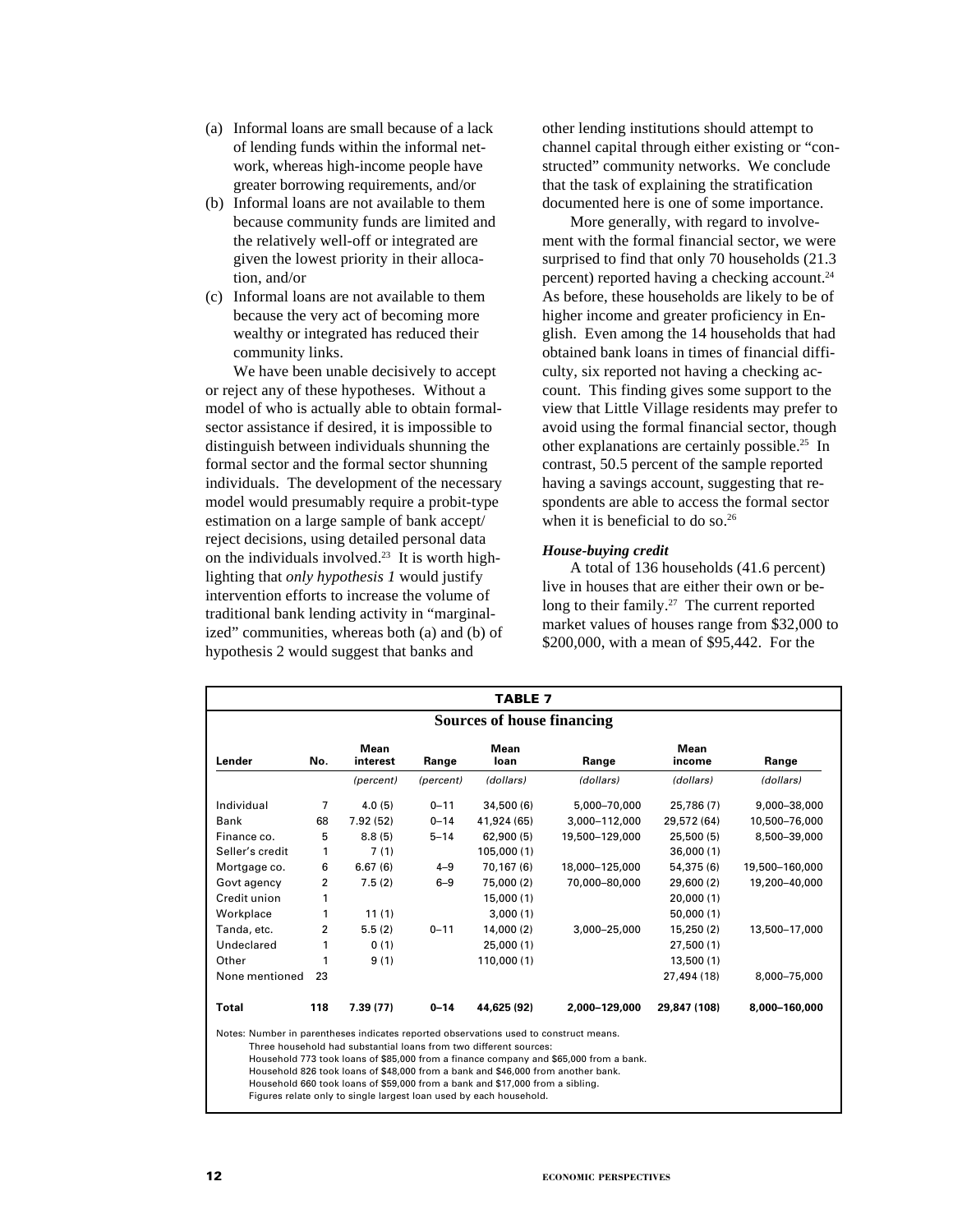|                     | <b>TABLE 8</b>                           |              |              |  |  |  |  |  |
|---------------------|------------------------------------------|--------------|--------------|--|--|--|--|--|
|                     | Individual lenders                       |              |              |  |  |  |  |  |
| <b>Household ID</b> | <b>Relation</b><br>Loan size<br>Interest |              |              |  |  |  |  |  |
|                     |                                          | (dollars)    | (percent)    |  |  |  |  |  |
| 521                 | Agent                                    | 65,000       | 11           |  |  |  |  |  |
| 559                 | Stepparent                               | Not revealed | ŋ            |  |  |  |  |  |
| 580                 | Sibling                                  | 15,000       | 0            |  |  |  |  |  |
| 585                 | Sibling                                  | 5,000        | Not revealed |  |  |  |  |  |
| 625                 | None                                     | 70,000       | 9            |  |  |  |  |  |
| 664                 | Parent                                   | 35,000       | ŋ            |  |  |  |  |  |
| 754                 | Parent                                   | 17,000       | Not revealed |  |  |  |  |  |

118 households that had bought their house, table 7 displays details of the largest loan used in the financing process.

Clearly, the majority of house-buying activity is financed by banks or other formal institutions (such as finance or mortgage companies). There is also some use of smaller loans from individuals, presumably to finance required down-payments.28 Ten households appear to fit this pattern. There is also some use of loans from individuals as the only credit source—table 8 gives details of the seven individual lenders involved.

Of the 23 households that did not mention any credit source, 15 appear to have financed their house purchase entirely from personal savings.<sup>29</sup> Considering these 15 cases, together with the eight that obtained loans from individuals, it appears that at least some households are able to access large sources of funds without borrowing from the formal sector. It is not clear how widespread this ability is, nor whether personal savings and loans from the "informal" sector are the preferred options or merely the only options for households that face difficulties accessing the formal sector.

| <b>TABLE 9</b>                      |          |          |                   |  |  |  |  |
|-------------------------------------|----------|----------|-------------------|--|--|--|--|
| <b>Racism in lending?</b>           |          |          |                   |  |  |  |  |
|                                     | Accepted | Rejected | Rejection<br>rate |  |  |  |  |
|                                     |          |          | (percent)         |  |  |  |  |
| Hispanic<br>institution contact     | 16       | 5        | 23.8              |  |  |  |  |
| Non-Hispanic<br>institution contact | 10       | 2        | 16.7              |  |  |  |  |
| Total                               | 26       | 7        | 21.2              |  |  |  |  |

In a separate section of the questionnaire, respondents were asked if they had *applied* for a mortgage in the last five years. The reported rejection rate is seven out of 34 cases (17.9 percent). This appears relatively (though not exceptionally) high, compared with a 12.9 percent rate for whites, a 15.4 percent rate for Hispanics, and a 23.6 percent rate for African-Americans in Chicago overall, and an 11.0 percent rate for whites and a 30.7 percent rate

for African-Americans and Hispanics combined in Munnell et al. (1992).<sup>30</sup> For Hispanic applicants only, table 9 splits the rejection rates by reported ethnicity of the loan officer contacted: It offers no direct evidence to support a racial prejudice explanation of rejection. A serious consideration of this matter would be considerably more complicated. For instance, it has been suggested that those minority individuals with credit problems tend to apply to banks that they perceive to be "soft" on minorities. The result could be apparently high rejection rates for minorities at precisely those banks that have made the most effort to remove racial prejudice from the application process. We would emphasize that because a great deal of self-selection and sorting occurs before individuals formally apply for bank loans, any simple analysis of rejection rates is problematic.

Table 10 displays housing outcomes for the seven households that had experienced rejection when applying for a mortgage. Of these cases, five households had nonetheless succeeded in purchasing a house, and three of these appear to have successfully reapplied for a loan of the same size within the formal sector. Only the remaining two households were

> still renting when the survey was conducted. Evidently a mortgage rejection, while commonplace, does not preclude the applicant from later purchasing a house.

## **Business survey**

In addition to households, the Little Village Surveys interviewed approximately one-third of all businesses present within the South Lawndale neighborhood.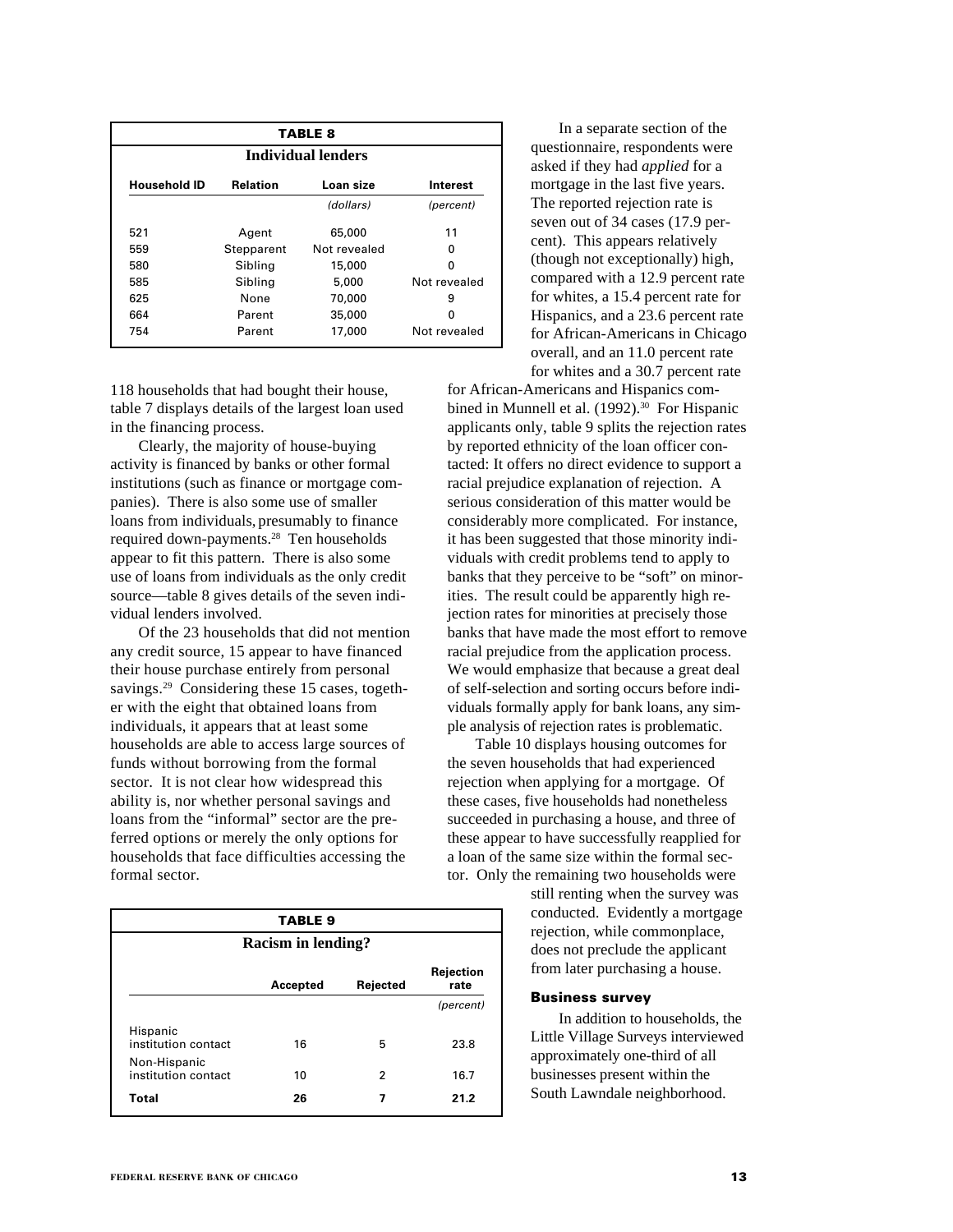|                                                                                                                                                               | <b>TABLE 10</b>                                                                |          |           |            |           |  |  |  |
|---------------------------------------------------------------------------------------------------------------------------------------------------------------|--------------------------------------------------------------------------------|----------|-----------|------------|-----------|--|--|--|
|                                                                                                                                                               | Final outcomes for households suffering rejection when applying for a mortgage |          |           |            |           |  |  |  |
| <b>Previous</b><br>Successful<br><b>Application</b><br>Application<br><b>Household ID</b><br>Own/rent<br>application to<br>application to<br>amount<br>amount |                                                                                |          |           |            |           |  |  |  |
|                                                                                                                                                               |                                                                                |          | (dollars) |            | (dollars) |  |  |  |
| 513                                                                                                                                                           | Own                                                                            | Bank     | 10,000    | Workplace  | 3,000     |  |  |  |
| 551                                                                                                                                                           | Own                                                                            | Bank     | 57,000    | Bank       | 57,000    |  |  |  |
| 718                                                                                                                                                           | Own                                                                            | Bank     | 67,000    | Bank       | 67,000    |  |  |  |
| 754                                                                                                                                                           | Own                                                                            | Bank     | 120,000   | Individual | 17,000    |  |  |  |
| 812                                                                                                                                                           | Own                                                                            | Mortgage | 44,000    | Bank       | 44,000    |  |  |  |
| 582                                                                                                                                                           | Rent                                                                           | Finance  | 5,000     |            |           |  |  |  |
| 778                                                                                                                                                           | Rent                                                                           | Finance  | 3,500     |            |           |  |  |  |

The survey sample was constructed by first (tediously) canvassing and enumerating all existing businesses. A stratified random subset was then drawn, including relatively common businesses at a rate of 35 percent, relatively uncommon businesses at a rate of 100 percent, and all other businesses at a rate of 50 percent.31 Note that professional services (such as legal and medical services) were excluded from the survey on the grounds that formal requirements result in the entrance and financing decisions for these sectors having little in common with those of other small businesses.<sup>32</sup> The businesses in this selected sample were then surveyed by bilingual interviewers (Spanish-English and Korean-English as appropriate) and a 70 percent response rate achieved, yielding 204 completed interviews. Additionally,

31 of 120 booths in a discount mall were successfully surveyed, yielding a final sample size of 235 businesses. Note that in the findings we present here, we have *not* adjusted for the sampling ratios—such adjustments appear to have little impact and, in many cases, the cell sizes are so small as to make such adjustments conceptually problematic.

Table 11 details ownership ethnicity and type of business, and more or less supports the popular perceptions that strip mall and clothing stores are owned mostly by Asians, industries are small in number and owned by white Americans, and food businesses are owned almost exclusively by Hispanics.33

Reported start-up financing costs vary widely. Figure 5 displays a histogram of start-up costs, revealing that they follow an

|               | <b>TABLE 11</b>                                |                                       |                |       |                |              |  |  |
|---------------|------------------------------------------------|---------------------------------------|----------------|-------|----------------|--------------|--|--|
|               | Ethnic and business type composition of sample |                                       |                |       |                |              |  |  |
|               | <b>Resident</b><br><b>Hispanic</b>             | <b>Nonresident</b><br><b>Hispanic</b> | White          | Asian | Arab           | <b>Total</b> |  |  |
| Clothing      | 3                                              | 1                                     |                | 6     |                | 11           |  |  |
| Food/produce  | 21                                             | 4                                     |                |       | $\overline{2}$ | 28           |  |  |
| Restaurant    | 13                                             | 6                                     |                |       |                | 20           |  |  |
| Hair salon    | 7                                              | 10                                    |                | 1     |                | 18           |  |  |
| Bar           | 7                                              | 1                                     | 2              |       |                | 10           |  |  |
| Auto          | 6                                              | 8                                     |                |       |                | 15           |  |  |
| <b>Iron</b>   | 2                                              |                                       |                |       |                | 2            |  |  |
| <b>Bridal</b> | 4                                              |                                       |                |       |                | 5            |  |  |
| <b>Bakery</b> | 2                                              | 3                                     |                |       |                | 5            |  |  |
| Industry      |                                                |                                       | $\overline{2}$ |       |                | 3            |  |  |
| Wholesale     |                                                | 2                                     |                | 1     |                | 4            |  |  |
| Residual      | 39                                             | 27                                    | 9              | 5     | 3              | 83           |  |  |
| Mall          | 6                                              | 5                                     |                | 15    | 5              | 31           |  |  |
| <b>Total</b>  | 110                                            | 69                                    | 18             | 28    | 10             | 235          |  |  |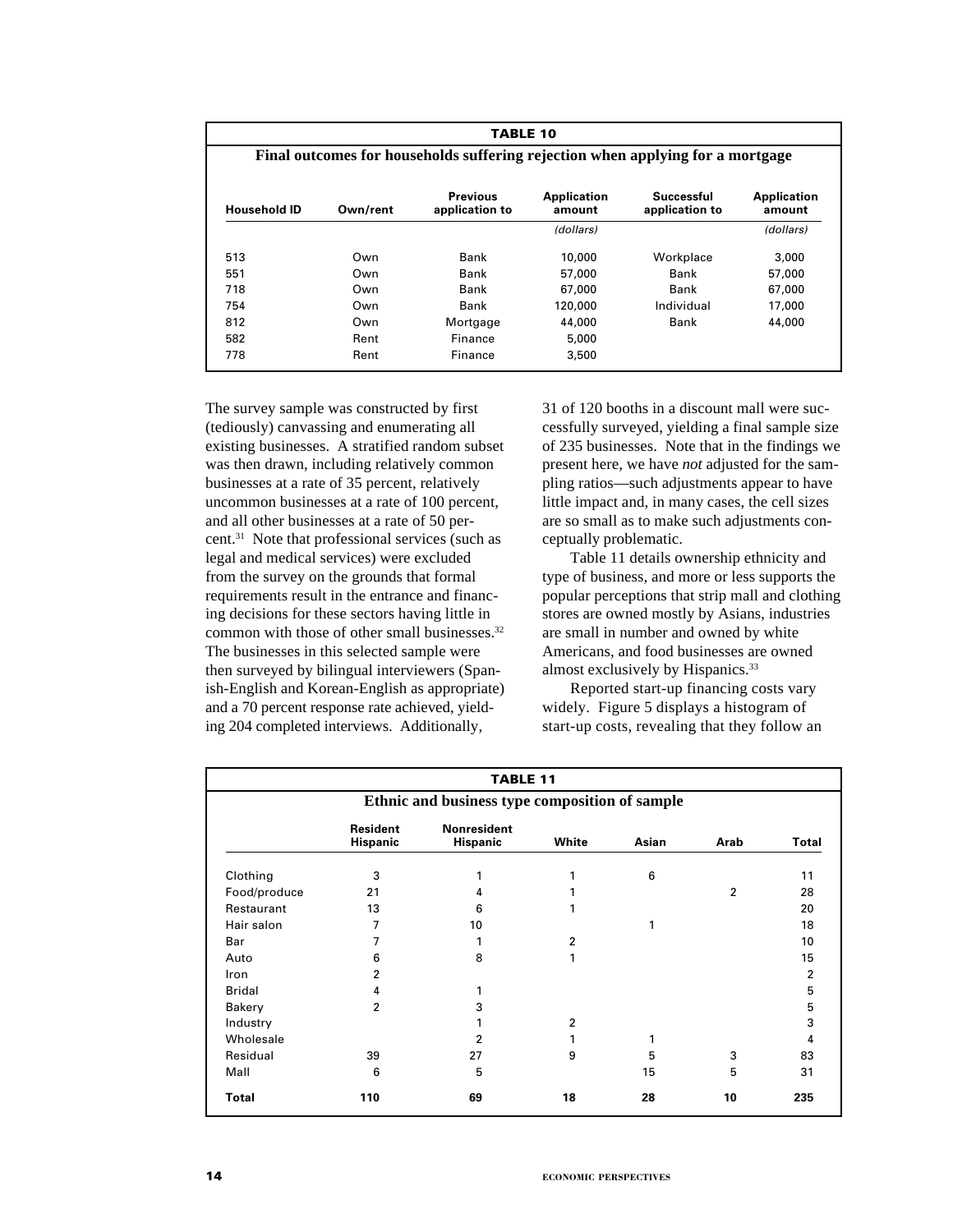

approximately log-normal distribution, with a mean of \$37,531, and a range from \$300 to  $$1.5$  million.<sup>34</sup>

Business establishments surveyed are generally young, presumably reflecting the high turnover typically found among small businesses. Table 12 gives the age breakdown.35

# *Sources of business start-up financing*

Formal loans are used strikingly little in financing business start-ups. We would note the following:

*Fact 1:* Bank financing is little used, as indicated in table 13.

*Fact 2:* Of the 27 businesses that did use bank loans, only 10 used a loan from some other source. This may suggest that for those who actually obtain bank loans, such loans are the preferred option. Another interpretation would be that banks are reluctant to be one of several creditors, perhaps because of complications in recovering assets in cases of bankruptcy.

*Fact 3:* Rejection rates for bank loans are relatively high. The data in table 14 suggest that for resident Hispanics, it may be at least 12/28 (42.9 percent).<sup>36</sup> However, it is not clear whether rejection is a particularly bad outcome. Table 15 details the final business outcomes for those individuals whose bank loan applications had been rejected.

|                                             | <b>TABLE 12</b>             |                                |       |                |                |                |
|---------------------------------------------|-----------------------------|--------------------------------|-------|----------------|----------------|----------------|
| <b>Start-up dates of current businesses</b> |                             |                                |       |                |                |                |
|                                             | <b>Resident</b><br>Hispanic | <b>Nonresident</b><br>Hispanic | White | Asian          | Arab           | <b>Total</b>   |
| 1955-59                                     |                             |                                | 1     |                |                | 1              |
| 1960-64                                     | 1                           | 1                              |       |                |                | $\overline{2}$ |
| 1965-69                                     | 5                           |                                | 4     |                |                | 9              |
| 1970-74                                     | 3                           | 4                              | 1     |                |                | 8              |
| 1975-79                                     | 9                           | 6                              | 5     | 1              | 1              | 22             |
| 1980-84                                     | 10                          | 5                              | 4     | 1              |                | 20             |
| <b>Total before 1985</b>                    | 28                          | 16                             | 15    | $\mathbf{2}$   | 1              | 62             |
| 1985                                        | $\overline{2}$              | 4                              | 1     | 1              |                | 8              |
| 1986                                        | 8                           | 6                              | 1     | 1              |                | 16             |
| 1987                                        | 5                           | 4                              | 1     | $\overline{2}$ | 1              | 13             |
| 1988                                        | 5                           |                                |       |                | 1              | 6              |
| 1989                                        | 14                          | 4                              |       | 1              | 1              | 20             |
| 1990                                        | 8                           | 7                              |       | 2              | 1              | 18             |
| 1991                                        | 12                          | 6                              |       | 11             | 1              | 30             |
| 1992                                        | 12                          | 6                              |       | 4              | $\overline{2}$ | 24             |
| 1993                                        | 8                           | 9                              |       | $\overline{2}$ | $\overline{2}$ | 21             |
| 1994                                        | 7                           | 7                              |       |                |                | 14             |
| 1995                                        | 1                           |                                |       | $\overline{2}$ |                | 3              |
| <b>Total</b>                                | 110                         | 69                             | 18    | 28             | 10             | 235            |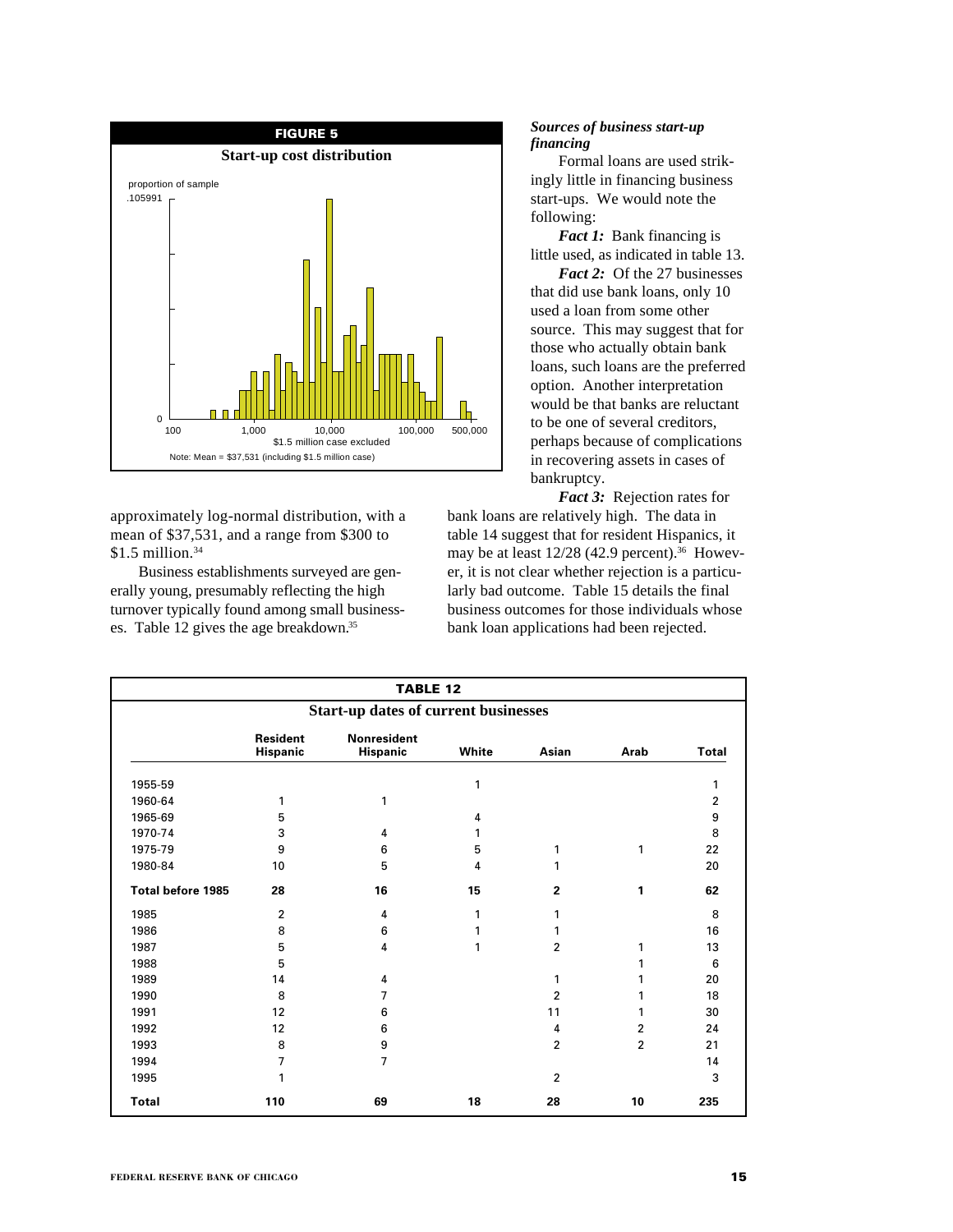|                                                   | <b>TABLE 13</b>                    |                                       |       |       |      |       |  |  |  |  |  |  |
|---------------------------------------------------|------------------------------------|---------------------------------------|-------|-------|------|-------|--|--|--|--|--|--|
| <b>Bank loans in financing business start-ups</b> |                                    |                                       |       |       |      |       |  |  |  |  |  |  |
|                                                   | <b>Resident</b><br><b>Hispanic</b> | <b>Nonresident</b><br><b>Hispanic</b> | White | Asian | Arab | Total |  |  |  |  |  |  |
| Number of cases                                   | 16.0                               | 4.0                                   | 2.0   | 3.0   | 2.0  | 27.0  |  |  |  |  |  |  |
| Percent of sample                                 | 14.5                               | 5.8                                   | 11.1  | 10.7  | 20.0 | 11.5  |  |  |  |  |  |  |

In many (but not all) cases, individuals appear to have succeeded in raising similar amounts of capital elsewhere. There is an extreme selec-

tion bias, however, in that only current business owners are considered. In contrast, table 16 details reasons for not starting a business by households that had previously taken steps toward starting a business but had not done so. Of these 57 households, 28 cite either lack of money or actual loan rejection, suggesting that financing constraints are in fact widespread.

*Fact 4:* When bank loans are used, they are relatively large. Figure 6 shows that bank loans are only used for businesses with startup costs close to \$10,000 and above. Even in this range, most businesses are still financed without bank capital. Moreover, there does not appear to be any systematic relation between proportion of

start-up costs financed by bank capital and start-up costs.

Evidently then, the role of banks in small business financing is limited in the Little

Village.37 So where are these businesses obtaining start-up capital? Table 17 displays sources of financing by ethnicity.



The striking result is that a minority of businesses (92 out of the 221 completing this section, or 41.6 percent) used *any* kind of loan to finance start-up costs. In contrast, as is

| <b>TABLE 14</b>                           |                                    |                                       |       |       |                |       |  |  |  |  |  |
|-------------------------------------------|------------------------------------|---------------------------------------|-------|-------|----------------|-------|--|--|--|--|--|
| <b>Bank loans and rejection incidence</b> |                                    |                                       |       |       |                |       |  |  |  |  |  |
|                                           | <b>Resident</b><br><b>Hispanic</b> | <b>Nonresident</b><br><b>Hispanic</b> | White | Asian | Arab           | Total |  |  |  |  |  |
| No bank loan                              |                                    |                                       |       |       |                |       |  |  |  |  |  |
| Suffered rejection                        | 7                                  | 3                                     | 0     |       | 0              | 11    |  |  |  |  |  |
| Never applied                             | 83                                 | 60                                    | 10    | 24    | 7              | 184   |  |  |  |  |  |
| Have bank loan                            |                                    |                                       |       |       |                |       |  |  |  |  |  |
| Suffered rejection                        | 5                                  |                                       | $0^a$ | 0     | 0              | 6     |  |  |  |  |  |
| Did not suffer rejection                  | 11                                 | 3                                     | 1     | 3     | $\overline{2}$ | 20    |  |  |  |  |  |
| Minimum rejection ratio                   | 12/28                              | 4/8                                   | 0/1   | 1/4   | 0/2            | 17/43 |  |  |  |  |  |
| As percentage                             | 42.9                               | 50.0                                  | 0     | 25.0  | 0              | 39.5  |  |  |  |  |  |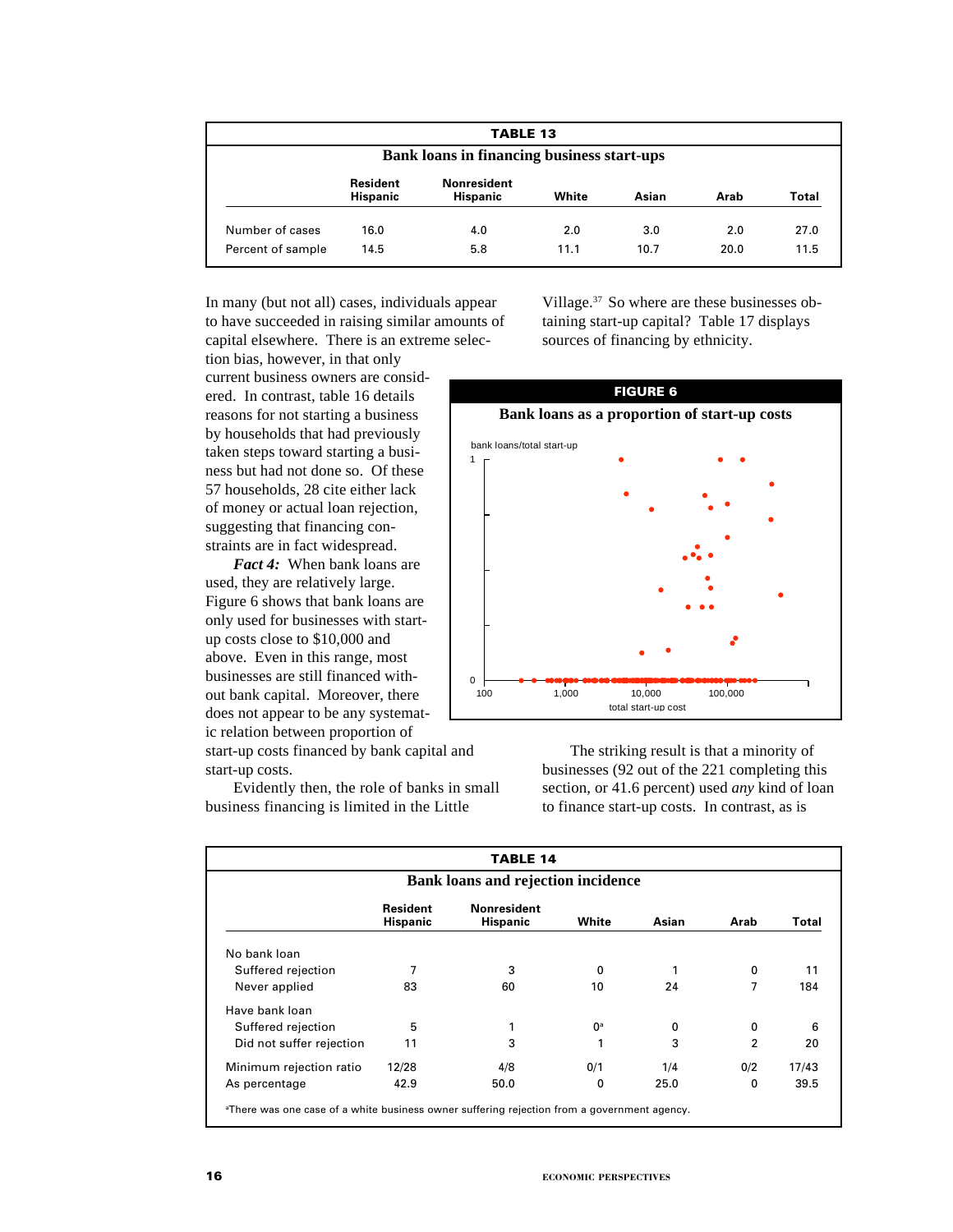| TABLE 15 |                    |                            |                                 |                                                                                                                             |  |  |  |  |  |  |
|----------|--------------------|----------------------------|---------------------------------|-----------------------------------------------------------------------------------------------------------------------------|--|--|--|--|--|--|
|          |                    |                            |                                 | Outcomes for business respondents who suffered loan rejection                                                               |  |  |  |  |  |  |
| ID       | <b>Ethnicity</b>   | Actual<br>start-up<br>cost | Rejected<br>loan<br>application | Outcome                                                                                                                     |  |  |  |  |  |  |
|          |                    |                            | (---dollars in thousands---)    |                                                                                                                             |  |  |  |  |  |  |
| 73       | Hispanic           | 21.3                       | 20                              | Gift of \$8K from immediate family, \$13.3K savings.                                                                        |  |  |  |  |  |  |
| 48       | Hispanic           | 0.62                       | 10                              | \$620 savings.                                                                                                              |  |  |  |  |  |  |
| 61       | Hispanic           | 9.2                        | 50                              | \$9.2K personal savings.                                                                                                    |  |  |  |  |  |  |
| 206      | Hispanic           | 4                          | ?                               | \$4K savings.                                                                                                               |  |  |  |  |  |  |
| 101      | Hispanic           | 2.5                        | 5                               | \$500 supplier's credit, \$2K savings.                                                                                      |  |  |  |  |  |  |
| 95       | Hispanic           | 17                         | 10                              | \$7K bank loan, \$10K savings.                                                                                              |  |  |  |  |  |  |
| 23       | Hispanic           | 8                          | 25                              | \$3K loan from friends/associates, \$5K supplier's credit.                                                                  |  |  |  |  |  |  |
| 88       | Hispanic           | 15                         | 15                              | \$15K loan from immediate family.                                                                                           |  |  |  |  |  |  |
| 54       | Hispanic           | 50                         | 3                               | \$42K bank loan, \$3K loan from friends/associates, \$5K savings.                                                           |  |  |  |  |  |  |
| 72       | Hispanic           | 60                         | 160                             | \$34K bank loan, \$14K from friends/associates, \$12K savings.                                                              |  |  |  |  |  |  |
| 98       | Hispanic           | 100                        | 20                              | \$110K bank loan, \$20K mortgage, \$10K savings.                                                                            |  |  |  |  |  |  |
| 5        | Hispanic           | 515.6                      | 180                             | \$200K bank loan, \$50K mortgage, \$20K loan from immediate<br>family, \$20K loan from friends/associates, \$225.6 savings. |  |  |  |  |  |  |
| 188      | Hispanic(NR)       | 30                         | 25                              | \$15K gift from immediate family, \$15K personal savings.                                                                   |  |  |  |  |  |  |
| 81       | Hispanic(NR)       | 2.1                        | 5                               | \$2.1K personal savings.                                                                                                    |  |  |  |  |  |  |
| 104      | Hispanic(NR)       | 13.1                       | 10                              | \$5K supplier's credit, \$8.1K savings.                                                                                     |  |  |  |  |  |  |
| 67       | Hispanic(NR)       | 59.4                       | 25                              | \$25K bank loan, \$34.4K savings.                                                                                           |  |  |  |  |  |  |
| 65       | Asian <sup>a</sup> | 34                         | 25                              | \$13K loan from friends/associates, \$6K supplier's<br>credit, \$75K savings.                                               |  |  |  |  |  |  |
| 165      | Whiteb             | 383.7                      | 2                               | \$280K bank loan, \$103.7K other gifts.                                                                                     |  |  |  |  |  |  |

<sup>a</sup>Interviewers attempted to ensure that start-up funds and costs were within 10 percent. These efforts were generally successful. **bFrom government agency.** 

? = no response.

NR = Nonresident.

| TABLE 16                                                      |                         |  |  |  |  |  |
|---------------------------------------------------------------|-------------------------|--|--|--|--|--|
| Household reasons given for not starting business<br>Response | Number of<br>households |  |  |  |  |  |
| Personal commitment/personal problem                          | 4                       |  |  |  |  |  |
| No money                                                      | 26                      |  |  |  |  |  |
| Lack of proper certificate/license                            | 4                       |  |  |  |  |  |
| <b>Family commitments</b>                                     | 5                       |  |  |  |  |  |
| Family opposition                                             | 1                       |  |  |  |  |  |
| Did not know how to start                                     | 1                       |  |  |  |  |  |
| Always postpone a decision/fear of risk                       | 5                       |  |  |  |  |  |
| Wasn't serious                                                | 1                       |  |  |  |  |  |
| Had another job                                               | 1                       |  |  |  |  |  |
| Loan application denied                                       | 2                       |  |  |  |  |  |
| Problems with prospective partners                            | 2                       |  |  |  |  |  |
| Other                                                         | 1                       |  |  |  |  |  |
| Legal problems                                                | 1                       |  |  |  |  |  |
| Lack of family help                                           | 1                       |  |  |  |  |  |
| Recession in economy                                          | 1                       |  |  |  |  |  |
| Used money for something else                                 |                         |  |  |  |  |  |
| <b>Total</b>                                                  | 57                      |  |  |  |  |  |

shown in table 18, 49.5 percent of respondents used *only* personal resources, principally personal savings, to start their business.

Table 19 gives reasons given for not trying to get some kind of loan. The salient feature is that the majority response is "lack of need," with only 21 citing lack of credit-worthiness or information, or an expectation of denial. These responses suggest that the widespread absence of loaned start-up capital is of the respondents' own choosing. Consistent with this, only 16 business respondents from the whole sample cited lack of financing as their biggest problem in starting a business.

Nonetheless, the "lack of need" response seems surprising. We would expect bigger businesses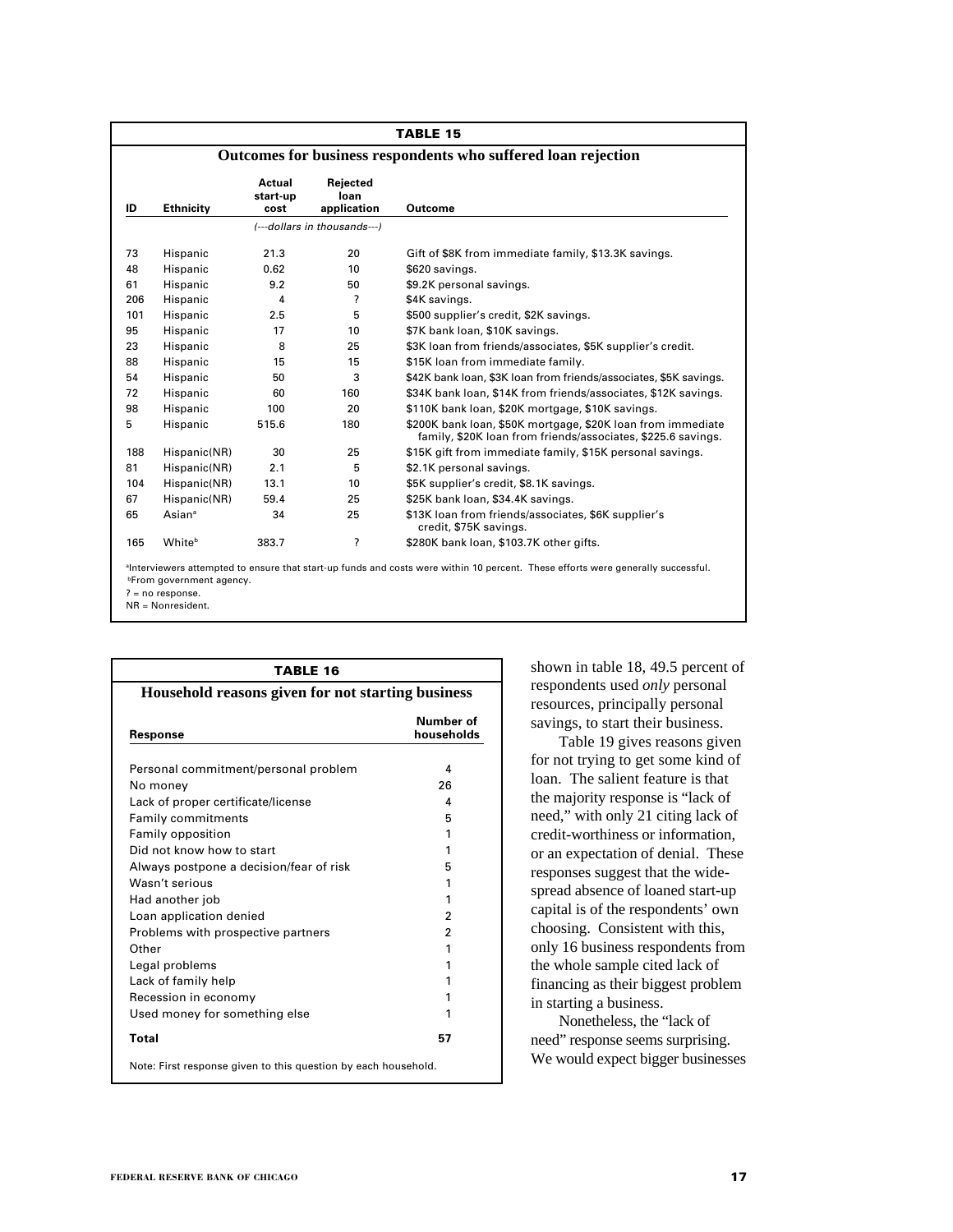| <b>TABLE 17</b>                                                    |                                    |                                       |                |                |                |                |  |  |  |  |
|--------------------------------------------------------------------|------------------------------------|---------------------------------------|----------------|----------------|----------------|----------------|--|--|--|--|
| Number of businesses receiving different forms of start-up finance |                                    |                                       |                |                |                |                |  |  |  |  |
|                                                                    | <b>Resident</b><br><b>Hispanic</b> | <b>Nonresident</b><br><b>Hispanic</b> | White          | Asian          | Arab           | Total          |  |  |  |  |
| Loans                                                              |                                    |                                       |                |                |                |                |  |  |  |  |
| <b>Bank loan</b>                                                   | 16                                 | 4                                     | $\overline{2}$ | 3              | $\overline{2}$ | 27             |  |  |  |  |
| Private lenders                                                    | $\overline{2}$                     | 1                                     | $\Omega$       | 1              | 0              | 4              |  |  |  |  |
| Mortgage                                                           | $\overline{2}$                     | 1                                     | 1              | 1              | 0              | 5              |  |  |  |  |
| Government program                                                 | 1                                  |                                       |                |                |                | $\mathbf{1}$   |  |  |  |  |
| Supplier's credit                                                  | 7                                  | 7                                     | 1              | 5              |                | 20             |  |  |  |  |
| Ethnic association                                                 |                                    |                                       |                | 1              |                | 1              |  |  |  |  |
| Other private sources                                              | 1                                  |                                       |                |                |                | 1              |  |  |  |  |
| Borrowed from immediate family                                     | 14                                 | 6                                     | 3              | 1              | 0              | 24             |  |  |  |  |
| Borrowed from other relatives                                      | 8                                  | 1                                     | 1              | 4              | 0              | 14             |  |  |  |  |
| Borrowed from friends or                                           |                                    |                                       |                |                |                |                |  |  |  |  |
| business associates                                                | 9                                  | 5                                     | 1              | 5              | 1              | 21             |  |  |  |  |
| Total informal loans <sup>a</sup>                                  | 26                                 | 11                                    | 5              | 9              | 1              | 52             |  |  |  |  |
| <b>Total loans</b>                                                 | 45                                 | 22                                    | 9              | 13             | 3              | 92             |  |  |  |  |
| Gifts                                                              |                                    |                                       |                |                |                |                |  |  |  |  |
| From immediate family                                              | 5                                  | 3                                     |                | $\overline{2}$ | 1              | 11             |  |  |  |  |
| From friends                                                       | $\overline{2}$                     |                                       |                |                |                | $\overline{2}$ |  |  |  |  |
| Other gifts                                                        |                                    |                                       | 1              |                |                | 1              |  |  |  |  |
| <b>Total gifts</b>                                                 | 6                                  | 3                                     | 1              | $\mathbf{2}$   | 1              | 13             |  |  |  |  |
| <b>Personal resources</b>                                          |                                    |                                       |                |                |                |                |  |  |  |  |
| Personal savings                                                   | 90                                 | 58                                    | 5              | 22             | 6              | 181            |  |  |  |  |
| Credit cards                                                       | 0                                  | 3                                     | 0              | 1              | 0              | 4              |  |  |  |  |
| Loans from other                                                   |                                    |                                       |                |                |                |                |  |  |  |  |
| businesses/inventory                                               | $\overline{2}$                     | 3                                     | 0              | $\overline{2}$ | 1              | 8              |  |  |  |  |
| Total personal resources                                           | 92                                 | 60                                    | 5              | 25             | $\overline{7}$ | 189            |  |  |  |  |
| Partner's contribution                                             | 6                                  | 10                                    | 1              | 0              | 1              | 18             |  |  |  |  |
| Other                                                              | 4                                  | 3                                     | 1              | 1              | $\Omega$       | 9              |  |  |  |  |
| <b>Total responses</b>                                             | 106                                | 67                                    | 11             | 28             | 9              | 221            |  |  |  |  |

to be more profitable and would-be entrepreneurs to prefer to eliminate the "saving period" before going into business. We offer the following hypotheses to explain the predominance of this response:

accumulate experience, as well as physical capital. Hence, businesses either start very small to provide a training in business or business owners acquire the necessary training elsewhere, accumulating savings at the same time.

*Hypothesis 1:* Business start-up is part of a long-term plan and entrepreneurs need to

*Hypothesis 2:* The quantity of start-up capital is essentially irrelevant, because there

| <b>TABLE 18</b>                                            |                                    |                                       |       |       |      |       |  |  |  |  |  |  |
|------------------------------------------------------------|------------------------------------|---------------------------------------|-------|-------|------|-------|--|--|--|--|--|--|
| <b>Businesses started entirely with personal resources</b> |                                    |                                       |       |       |      |       |  |  |  |  |  |  |
|                                                            | <b>Resident</b><br><b>Hispanic</b> | <b>Nonresident</b><br><b>Hispanic</b> | White | Asian | Arab | Total |  |  |  |  |  |  |
| Number                                                     | 55.0                               | 34.0                                  | 2.0   | 13.0  | 5.0  | 109.0 |  |  |  |  |  |  |
| Percent of those answering section                         | 51.9                               | 50.7                                  | 18.2  | 46.4  | 55.6 | 49.3  |  |  |  |  |  |  |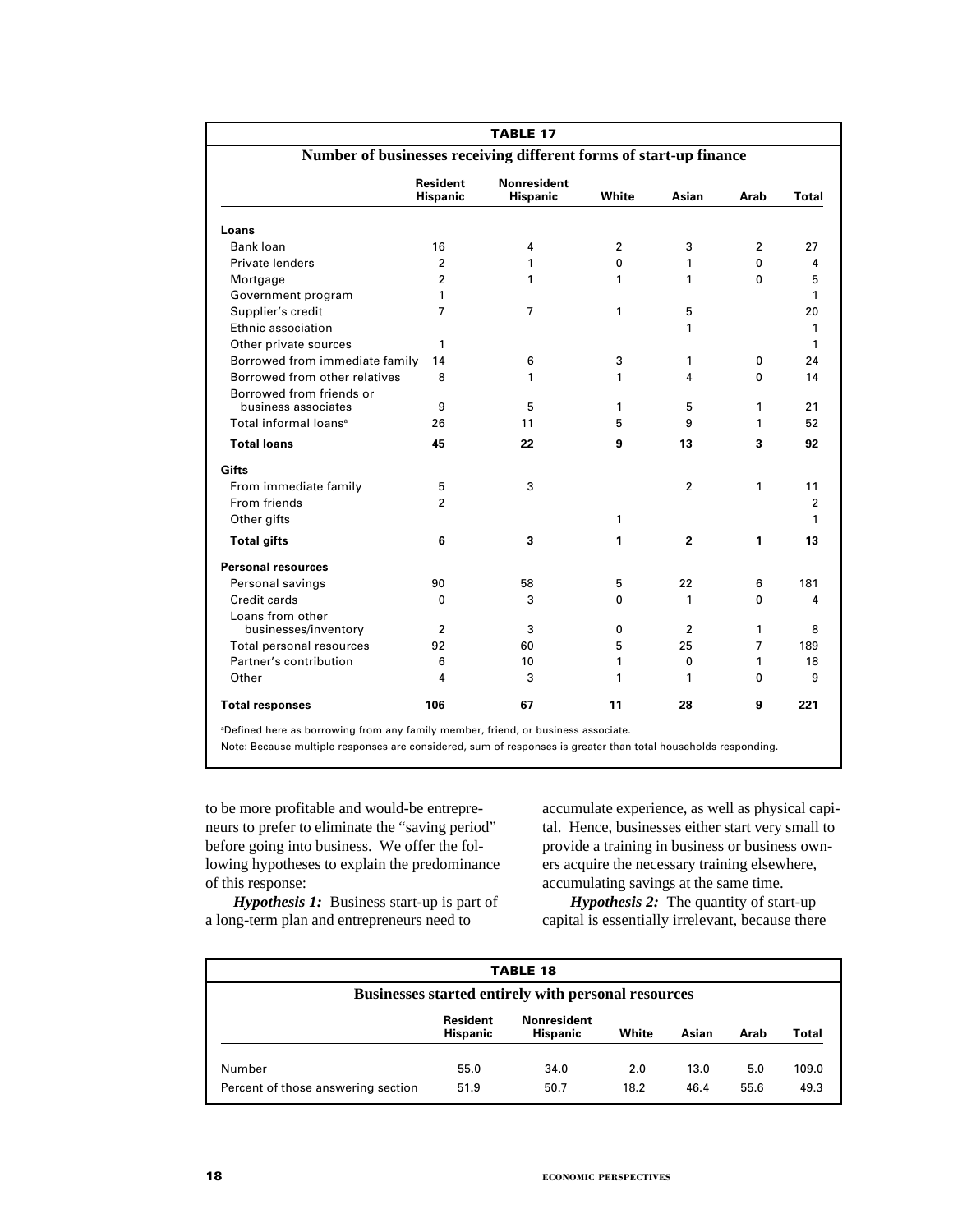| <b>TABLE 19</b>                                                     |                             |                                |                          |              |          |              |  |  |  |  |  |  |
|---------------------------------------------------------------------|-----------------------------|--------------------------------|--------------------------|--------------|----------|--------------|--|--|--|--|--|--|
| Why did you not ask for financial assistance for business start-up? |                             |                                |                          |              |          |              |  |  |  |  |  |  |
|                                                                     | <b>Resident</b><br>hispanic | <b>Nonresident</b><br>hispanic | White                    | Asian        | Arab     | <b>Total</b> |  |  |  |  |  |  |
| Lack of credit/bad credit                                           | 3                           | 3                              | 0                        | 0            | $\Omega$ | 6            |  |  |  |  |  |  |
| Lack of information/bank contact                                    | 2                           |                                | O.                       |              | o        | 4            |  |  |  |  |  |  |
| Lack of need                                                        | 40                          | 24                             | 2                        | 10           | 3        | 79           |  |  |  |  |  |  |
| I wouldn't get it anyway                                            | 3                           | 3                              | O.                       | 4            |          | 11           |  |  |  |  |  |  |
| Didn't want to owe money                                            | 3                           | 4                              | 0                        |              |          | 9            |  |  |  |  |  |  |
| Preferred to start small                                            | n                           |                                | O.                       | 0            | o        | 1            |  |  |  |  |  |  |
| Too risky                                                           |                             |                                | 0                        | <sup>0</sup> | o        | 2            |  |  |  |  |  |  |
| There are a lot of problems<br>trying to get a loan                 |                             | 2                              | O.                       | 0            | n        | 3            |  |  |  |  |  |  |
| Interest rates too high                                             |                             | 3                              | n                        | 0            |          | 5            |  |  |  |  |  |  |
| Other                                                               |                             |                                | n                        | <sup>0</sup> |          |              |  |  |  |  |  |  |
| Didn't want U.S. responsibilities                                   |                             | n                              | 0                        | 0            | o        |              |  |  |  |  |  |  |
| Lack of property                                                    |                             | o                              | 0                        | <sup>0</sup> | o        |              |  |  |  |  |  |  |
| Did not occur to me                                                 |                             | n                              | n                        | <sup>n</sup> | 0        | 2            |  |  |  |  |  |  |
| Total                                                               | 58                          | 43                             | $\overline{\phantom{a}}$ | 16           | 6        | 125          |  |  |  |  |  |  |

are a variety of businesses, some of which offer high returns to human capital and require little physical capital.

*Hypothesis 3:* Business ventures are subject to considerable risk, and even with informal community-based loans, individuals are unable to obtain sufficient insurance (this will be especially difficult if the family is taken as the risk-sharing decision unit). Alternatively, informal loans, while theoretically capable of supplying the necessary insurance, are simply not available in the required quantities. In either case, the result is that individuals prefer to limit their exposure in the small business sector.

Hypothesis 1 has some support from the work of Tienda and Raijman (1996) on the Little Village Surveys. They interpret the widespread existence of part-time self-employment at the household level as acting in part as business training. In this regard, we add only that we find 46 business owners whose own employees have subsequently started their own business, 43 of them in the same business sector.

Hypotheses 2 and 3 are discussed further in the start-up costs section. We would note that limited amounts of capital in the informal sector appears the most compelling explanation. That is, individuals would like to borrow more, but only using contracts with a considerable degree of insurance. The only loans of sufficient size available are generally those

from the formal sector, but these come with too few contingencies. Consequently, individuals decide to limit their risk by starting small, and report "lack of need" when asked why they did not borrow funds. If this explanation is accurate, the implication is that instead of pressuring banks to increase existing business loans, legislation should instead encourage the adoption of more innovative lending schemes that use community monitoring and enforcement to mimic the informal lending sector.

#### *Start-up financing, profit levels, and ethnicity*

Table 20 summarizes start-up costs and profits of businesses surveyed. We would note that the profit data are likely to be very noisy, due to a possible lack of accurate accounting and to conceptual difficulties in separating out business from personal expenses (such as property or transportation used for both purposes).

At least across ethnic groups, start-up capital appears to be positively correlated with profit levels. These findings are supported by regressing profit levels on start-up costs and racial dummy variables. The results are displayed in table 21. An interesting feature is that although nonresident Hispanics report start-up costs similar to those of resident Hispanics, their profits are actually higher than those of Asians, despite the latter having much higher start-up inputs. Hence, when profitability is considered,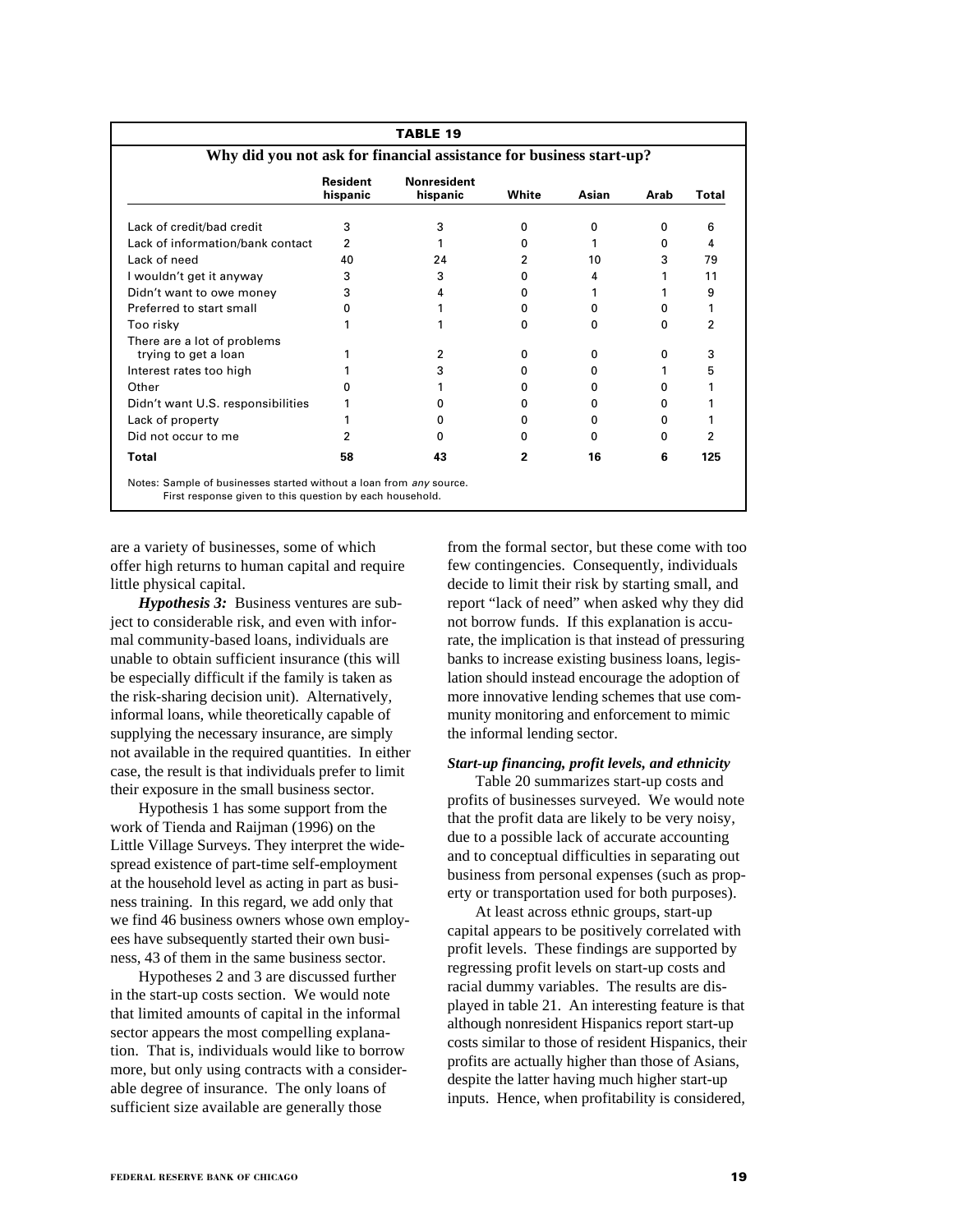|                                                               | <b>TABLE 20</b>                           |                                       |          |          |                |              |  |  |  |  |  |  |
|---------------------------------------------------------------|-------------------------------------------|---------------------------------------|----------|----------|----------------|--------------|--|--|--|--|--|--|
|                                                               | Start-up costs and reported profit levels |                                       |          |          |                |              |  |  |  |  |  |  |
|                                                               | <b>Resident</b><br><b>Hispanic</b>        | <b>Nonresident</b><br><b>Hispanic</b> | White    | Asian    | Arab           | <b>Total</b> |  |  |  |  |  |  |
| <b>Total start-up costs</b>                                   |                                           |                                       |          |          |                |              |  |  |  |  |  |  |
| Number of observations                                        | 106                                       | 65                                    | 10       | 28       | 9              | 218          |  |  |  |  |  |  |
| 25th percentile                                               | \$3,500                                   | \$4,500                               | \$10,000 | \$8,500  | \$15,000       | \$4,700      |  |  |  |  |  |  |
| Median                                                        | 8,845                                     | 10,500                                | 59,100   | 30,000   | 25,000         | 10,000       |  |  |  |  |  |  |
| 75th percentile                                               | 22,000                                    | 28,050                                | 100,000  | 66,000   | 41,000         | 31,000       |  |  |  |  |  |  |
| Mean                                                          | 22,800                                    | 24,500                                | 224,000  | 46,500   | 69,800         | 37,500       |  |  |  |  |  |  |
| <b>Reported profits, including</b><br>owner's salary          |                                           |                                       |          |          |                |              |  |  |  |  |  |  |
| Number of observations                                        | 65                                        | 42                                    | 6        | 19       | $\overline{7}$ | 139          |  |  |  |  |  |  |
| 25th percentile                                               | \$15,000                                  | \$30,000                              | \$22,000 | \$25,000 | \$31,000       | \$20,400     |  |  |  |  |  |  |
| Median                                                        | 28,000                                    | 44,900                                | 43,000   | 30,000   | 42,000         | 35,000       |  |  |  |  |  |  |
| 75th percentile                                               | 39,000                                    | 62,000                                | 152,000  | 54,000   | 49,000         | 49,000       |  |  |  |  |  |  |
| Mean                                                          | 32,600                                    | 54,947                                | 249,000  | 47,000   | 40,100         | 51,000       |  |  |  |  |  |  |
| <b>Reported profits, excluding</b><br>owner's salary          |                                           |                                       |          |          |                |              |  |  |  |  |  |  |
| Number of observations                                        | 66                                        | 42                                    | 5        | 20       | 7              | 140          |  |  |  |  |  |  |
| 25th percentile                                               | \$10,000                                  | \$15,000                              | \$32,000 | \$20,200 | \$19,000       | \$12,000     |  |  |  |  |  |  |
| Median                                                        | 15,000                                    | 25,000                                | 54,000   | 26,000   | 25,000         | 20,000       |  |  |  |  |  |  |
| 75th percentile                                               | 23,000                                    | 45,000                                | 147,000  | 42,500   | 40,000         | 39,000       |  |  |  |  |  |  |
| Mean                                                          | 20,400                                    | 30,900                                | 251,000  | 40,900   | 30,100         | 35,200       |  |  |  |  |  |  |
| <b>Number of businesses</b><br>reporting no profits or losses | 14                                        | 4                                     | 3        | $\bf{0}$ | $\bf{0}$       | 21           |  |  |  |  |  |  |

Asians appear to fall back and nonresident Hispanics to move ahead, while other groups appear to maintain their relative positions. Note also that even though resident Hispanic profits are low compared with those of other groups, they are high compared with the household income figures reported in table 1.

Dropping the ethnic dummy variables has almost no effect on the results, scarcely surprising given the huge confidence intervals associated with them. Using a profits measure

that excludes the owner's salary reduces the estimate of the coefficient on start-up costs by about 0.1, but otherwise has little effect. The main finding of the regression is that each extra dollar invested in the business increases annual profits by \$0.70, strong evidence that higher start-up costs are better. We interpret this as a rejection of hypothesis 2 of the preceding section.

As shown in table 20, the cross-ethnic differences in size of start-up costs are striking.

| <b>TABLE 21</b>                                                                                                  |                    |                     |                         |  |  |  |  |  |  |  |
|------------------------------------------------------------------------------------------------------------------|--------------------|---------------------|-------------------------|--|--|--|--|--|--|--|
| Regression of reported profits on start-up costs                                                                 |                    |                     |                         |  |  |  |  |  |  |  |
| Variable                                                                                                         | <b>Coefficient</b> | <b>T-statistics</b> | 95% confidence interval |  |  |  |  |  |  |  |
| Start-up cost                                                                                                    | .739               | 22.4                | (.674, .805)            |  |  |  |  |  |  |  |
| Hispanic resident                                                                                                | 19,233             | .798                | $(-28, 424, 66, 891)$   |  |  |  |  |  |  |  |
| Hispanic nonresident                                                                                             | 35,891             | 1.48                | $(-12.053, 83.835)$     |  |  |  |  |  |  |  |
| White, dummy variable set to zero                                                                                |                    |                     |                         |  |  |  |  |  |  |  |
| Asian                                                                                                            | 1,255              | .450                | $(-38, 240, 60, 750)$   |  |  |  |  |  |  |  |
| Arab                                                                                                             | 18,717             | .655                | $(-37, 843, 75, 277)$   |  |  |  |  |  |  |  |
| Constant                                                                                                         | $-1.367$           | $-.058$             | $(-48,351, 45,618)$     |  |  |  |  |  |  |  |
| Notes: Dependent variable = reported profits, including owner's salary.<br>Observations = $136$<br>$R^2 = 0.836$ |                    |                     |                         |  |  |  |  |  |  |  |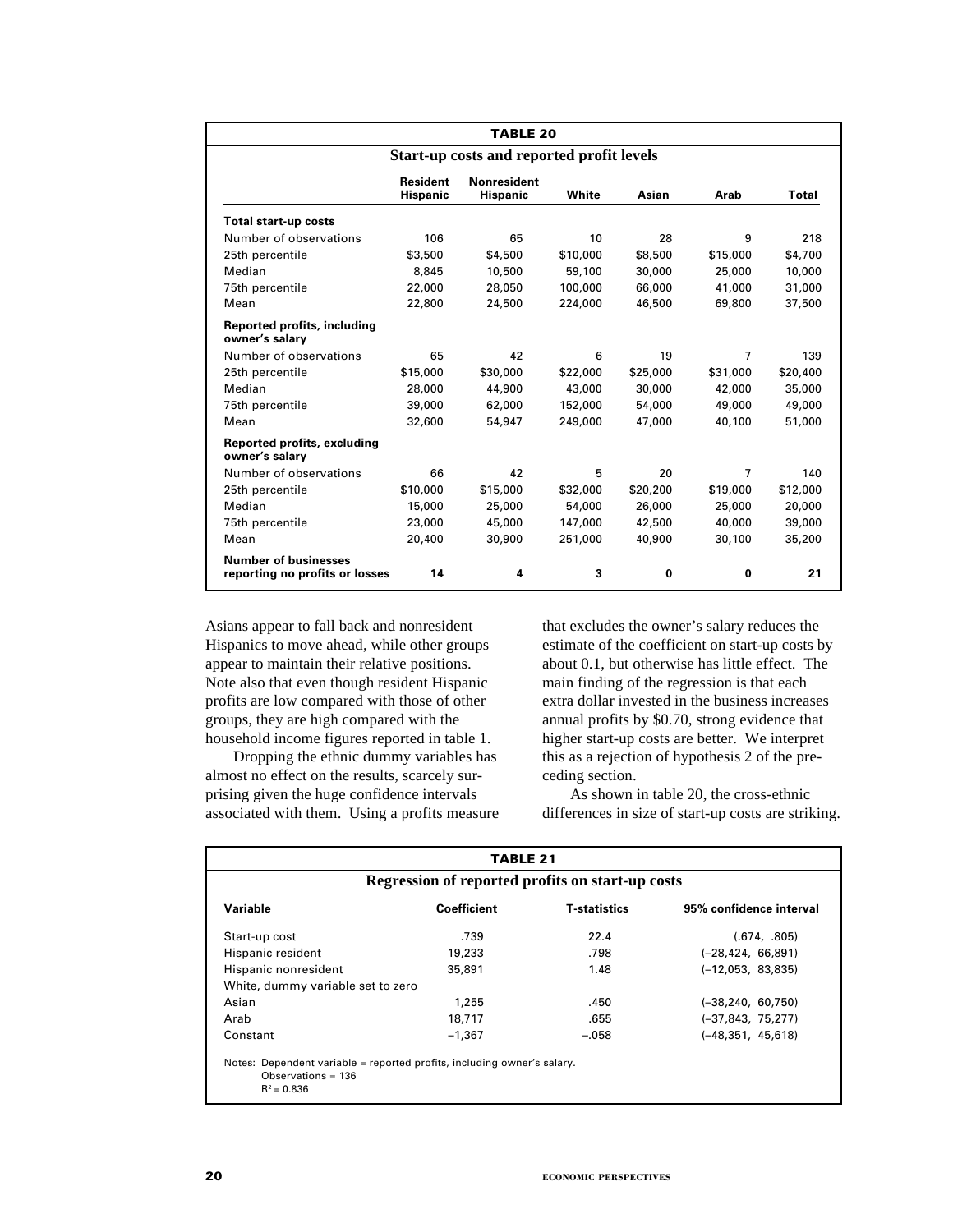The order (ascending) is resident Hispanics, nonresident Hispanics, Asians/Arabs, and whites. Given the potential desirability of higher capital investment, this raises the issue of how some ethnic groups are able to obtain substantially larger funds than others. Table 22 itemizes the mean percentage contribution of each source of start-up capital, with averages taken over ethnic groups.

As in table 17, it is evident that whites depend to a much lesser extent than other groups on personal resources—whites obtain an average of only 25 percent from personal resources, whereas for other groups this source contributes between 58 percent and 68 percent of costs. A large amount of this difference is accounted for by the much larger amounts of financing that whites obtain from their immediate family. Somewhat contrary to popular

perception, bank loans play a larger role for resident Hispanics (8.9 percent) than for nonresident Hispanics and Asians (2.9 percent each). Close inspection also reveals that Asians obtain more funds from relatives outside the immediate family and from friends and business associates than Hispanics do, and less from immediate family. In general, though, the importance of different sources does not differ dramatically across ethnic groups.

Given the differences in start-up costs, the similarities in the use of different credit sources mean that Asians and Arabs are simply investing more personal savings and borrowing larger amounts than Hispanics. While it may be that these groups are just more willing to expose themselves to risk in the small business sector, either because of greater skill and/or experience or because of a greater

|                                   |                                    | <b>TABLE 22</b>                                    |              |             |              |       |  |  |  |  |  |  |  |
|-----------------------------------|------------------------------------|----------------------------------------------------|--------------|-------------|--------------|-------|--|--|--|--|--|--|--|
|                                   |                                    | Mean proportion of start-up costs from each source |              |             |              |       |  |  |  |  |  |  |  |
|                                   | <b>Resident</b><br><b>Hispanic</b> | Nonresident<br><b>Hispanic</b>                     | White        | Asian       | Arab         | Total |  |  |  |  |  |  |  |
| Loans                             |                                    |                                                    |              |             |              |       |  |  |  |  |  |  |  |
| Bank loan                         | .089                               | .029                                               | .115         | .029        | .21          | .070  |  |  |  |  |  |  |  |
| Private lenders                   | .012                               | .014                                               | $\Omega$     | .010        | 0            | .011  |  |  |  |  |  |  |  |
| Mortgage                          | .002                               | .009                                               | .08          | .007        | 0            | .009  |  |  |  |  |  |  |  |
| Government program                | .009                               | 0                                                  | $\Omega$     | 0           | 0            | .005  |  |  |  |  |  |  |  |
| Supplier's credit                 | .035                               | .067                                               | .042         | .079        | 0            | .049  |  |  |  |  |  |  |  |
| Ethnic association                | $\Omega$                           | 0                                                  | $\Omega$     | .006        | 0            | .001  |  |  |  |  |  |  |  |
| Other private sources             | .004                               | 0                                                  | 0            | $\mathbf 0$ | 0            | .002  |  |  |  |  |  |  |  |
| Immediate family                  | .059                               | .039                                               | .273         | .012        | $\Omega$     | .055  |  |  |  |  |  |  |  |
| Other relatives                   | .031                               | .006                                               | .083         | .104        | $\mathbf{0}$ | .035  |  |  |  |  |  |  |  |
| Friends or business associates    | .033                               | .029                                               | .024         | .059        | .098         | .037  |  |  |  |  |  |  |  |
| Total informal loans <sup>a</sup> | .123                               | .074                                               | .390         | .176        | .098         | .127  |  |  |  |  |  |  |  |
| <b>Total loans</b>                | .275                               | .194                                               | .651         | .307        | .307         | .275  |  |  |  |  |  |  |  |
| Gifts                             |                                    |                                                    |              |             |              |       |  |  |  |  |  |  |  |
| From immediate family             | .023                               | .023                                               | $\mathbf{0}$ | .056        | .052         | .027  |  |  |  |  |  |  |  |
| From friends                      | .005                               | 0                                                  | $\Omega$     | 0           | $\mathbf{0}$ | .003  |  |  |  |  |  |  |  |
| Other gifts                       | 0                                  | 0                                                  | .023         | 0           | 0            | .001  |  |  |  |  |  |  |  |
| <b>Total gifts</b>                | .028                               | .023                                               | .022         | .056        | .052         | .031  |  |  |  |  |  |  |  |
| <b>Personal resources</b>         |                                    |                                                    |              |             |              |       |  |  |  |  |  |  |  |
| Personal savings                  | .648                               | .624                                               | .247         | .619        | .470         | .610  |  |  |  |  |  |  |  |
| Credit cards                      | 0                                  | .016                                               | $\Omega$     | .005        | 0            | .005  |  |  |  |  |  |  |  |
| Loans from other                  |                                    |                                                    |              |             |              |       |  |  |  |  |  |  |  |
| businesses/inventory              | .010                               | .031                                               | $\Omega$     | .065        | .111         | .027  |  |  |  |  |  |  |  |
| Total personal resources          | .658                               | .672                                               | .247         | .688        | .581         | .643  |  |  |  |  |  |  |  |
| Partner's contribution            | .025                               | .067                                               | .042         | $\Omega$    | .059         | .036  |  |  |  |  |  |  |  |
| Other                             | .012                               | .024                                               | .021         | .012        | 0            | .016  |  |  |  |  |  |  |  |
| <b>Total responses</b>            | 106                                | 67                                                 | 11           | 28          | 9            | 221   |  |  |  |  |  |  |  |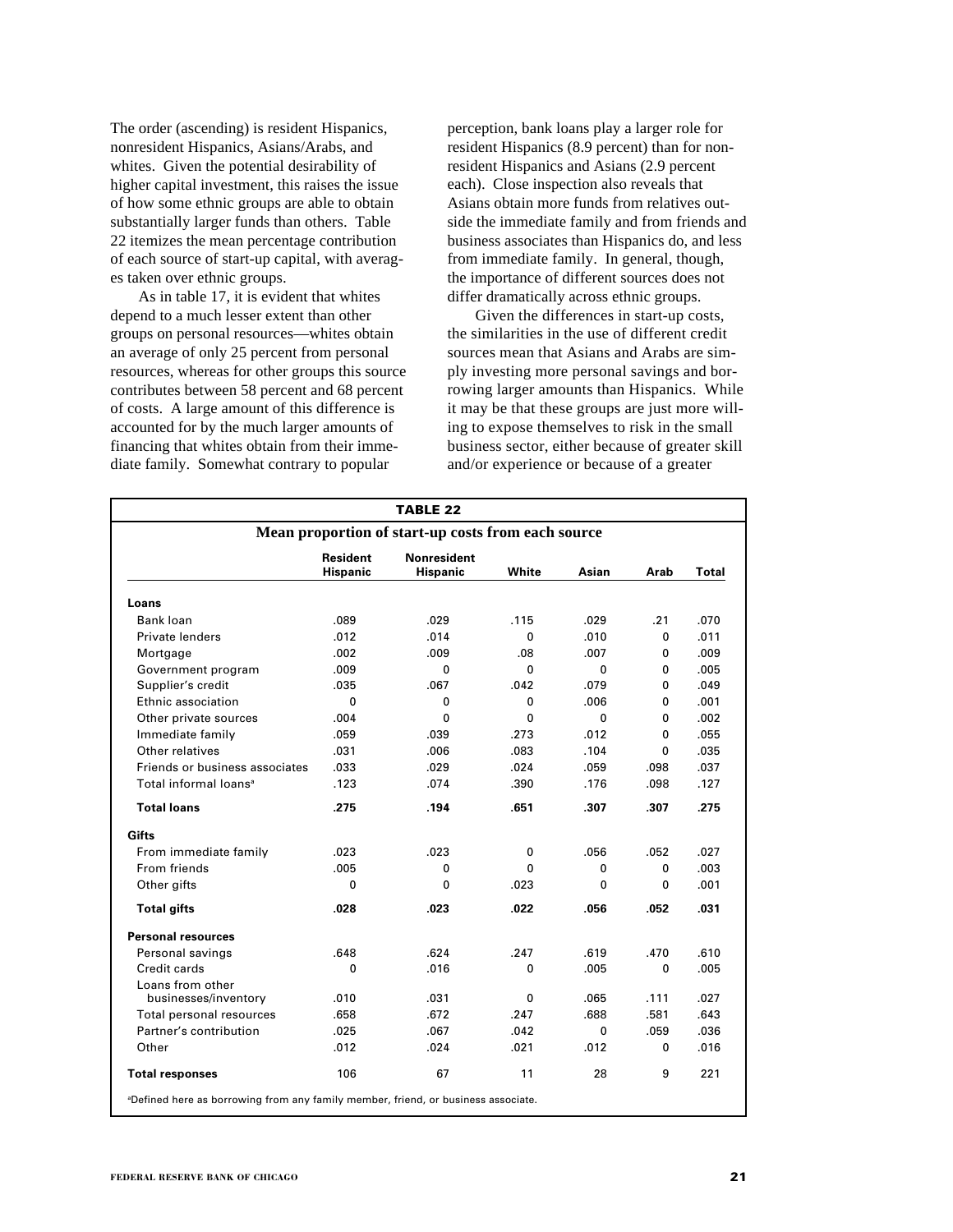| TABLE 23                                                                                                                                |                                    |                                |                        |       |      |                       |                                         |  |  |  |  |  |
|-----------------------------------------------------------------------------------------------------------------------------------------|------------------------------------|--------------------------------|------------------------|-------|------|-----------------------|-----------------------------------------|--|--|--|--|--|
| Attitudes to risk: How willing would you be to risk your home and all your<br>possessions in borrowing money to start another business? |                                    |                                |                        |       |      |                       |                                         |  |  |  |  |  |
|                                                                                                                                         |                                    |                                | <b>Business survey</b> |       |      |                       | Household<br><b>survey</b> <sup>a</sup> |  |  |  |  |  |
|                                                                                                                                         | <b>Resident</b><br><b>Hispanic</b> | Nonresident<br><b>Hispanic</b> | White                  | Asian | Arab | Total<br>(businesses) | Total<br>(households)                   |  |  |  |  |  |
| Not at all willing <sup>b</sup>                                                                                                         | 22.7                               | 33.3                           | 38.9                   | 17.9  | 60.0 | 28.1                  | 58.2                                    |  |  |  |  |  |
| Not very willing <sup>b</sup><br>Neither willing                                                                                        | 12.7                               | 13.0                           | 22.2                   | 28.6  | 0.0  | 14.9                  | 10.8                                    |  |  |  |  |  |
| nor unwilling <sup>b</sup>                                                                                                              | 2.7                                | 2.9                            | 5.6                    | 17.9  | 0.0  | 4.7                   | 16.0                                    |  |  |  |  |  |
| Somewhat willing <sup>b</sup>                                                                                                           | 22.7                               | 17.4                           | 27.8                   | 21.4  | 10.0 | 20.9                  | 4.9                                     |  |  |  |  |  |
| Very willing <sup>b</sup>                                                                                                               | 39.1                               | 33.3                           | 5.6                    | 14.3  | 30.0 | 31.5                  | 10.2                                    |  |  |  |  |  |
| <b>Total responding</b>                                                                                                                 | 110                                | 69                             | 18                     | 28    | 10   | 235                   | 325                                     |  |  |  |  |  |

Households asked if they would risk their house and possessions to start a new business. **bFigures as percentages of total responding.** 

"entrepreneurial" spirit (much cited in the popular press, but receiving no support from our survey), it seems more likely that these groups simply have more personal savings and have connections with people with greater funds to lend. As supporting (but certainly not conclusive) evidence, we offer the findings that Asians appear more risk averse, make more use of own-ethnicity supply networks, and talk to a "wider" network of people before starting a business than do other groups. These findings are outlined below.

In the following discussion, we place relatively little emphasis on the Arab and white groups. The former sample is especially small, making generalizations difficult. Given the extreme underrepresentation of white-owned businesses in the Little Village relative to the ethnic composition of Chicago (around 40 percent of the Chicago city population is white), we conjecture those businesses are not representative of white-owned businesses in general. We also find it striking that our sample does not include a single African-American owned business, although nearly 40 percent of the Chicago population is black and the neighborhoods immediately to the north of South Lawndale are principally black.

Certainly, small businesses are a risky proposition. Of the 235 businesses surveyed, 62 reported having been in danger of failing in the last three years.38 Responding to these downturns, 25 businesses had reduced *household* consumption, 16 had delayed or failed to pay debts, and 27 had reduced input expenses.

Given this risk, would-be entrepreneurs certainly have reason to be wary of loan contracts with few contingencies. Nonetheless, as indicated in table 23, business respondents expressed a surprising willingness to risk everything in order to finance *another* business. Moreover, there is no evidence of greater risk aversion amongst Hispanics—indeed, Asians and whites appear considerably less willing to take risks. Although Asian business owners do appear more experienced in business, previous experience (like all other variables tested) had no significance in predicting total start-up investment.39

Table 24 details the use of own-ethnicity supply networks. Clearly, Asian and white respondents are substantially more likely to deal only with their own ethnic group than are Hispanics and Arabs. We are inclined to interpret the white number as an artifact of the numerical superiority of whites in Chicago consistent with this, no white respondent with only white suppliers cites "language or trust" as the reason.40 On the other hand, five of the Asian respondents and six of the resident Hispanics (though none of the nonresident Hispanics) give this response. Table 24 also details how many of the suppliers associated with each ethnic group of respondents are located in the Little Village. Fewer than 10 percent of the total number of suppliers used are located in the neighborhood. Also, the use of "local" suppliers is nonexistent among Asian- and Arab-owned businesses.<sup>41</sup>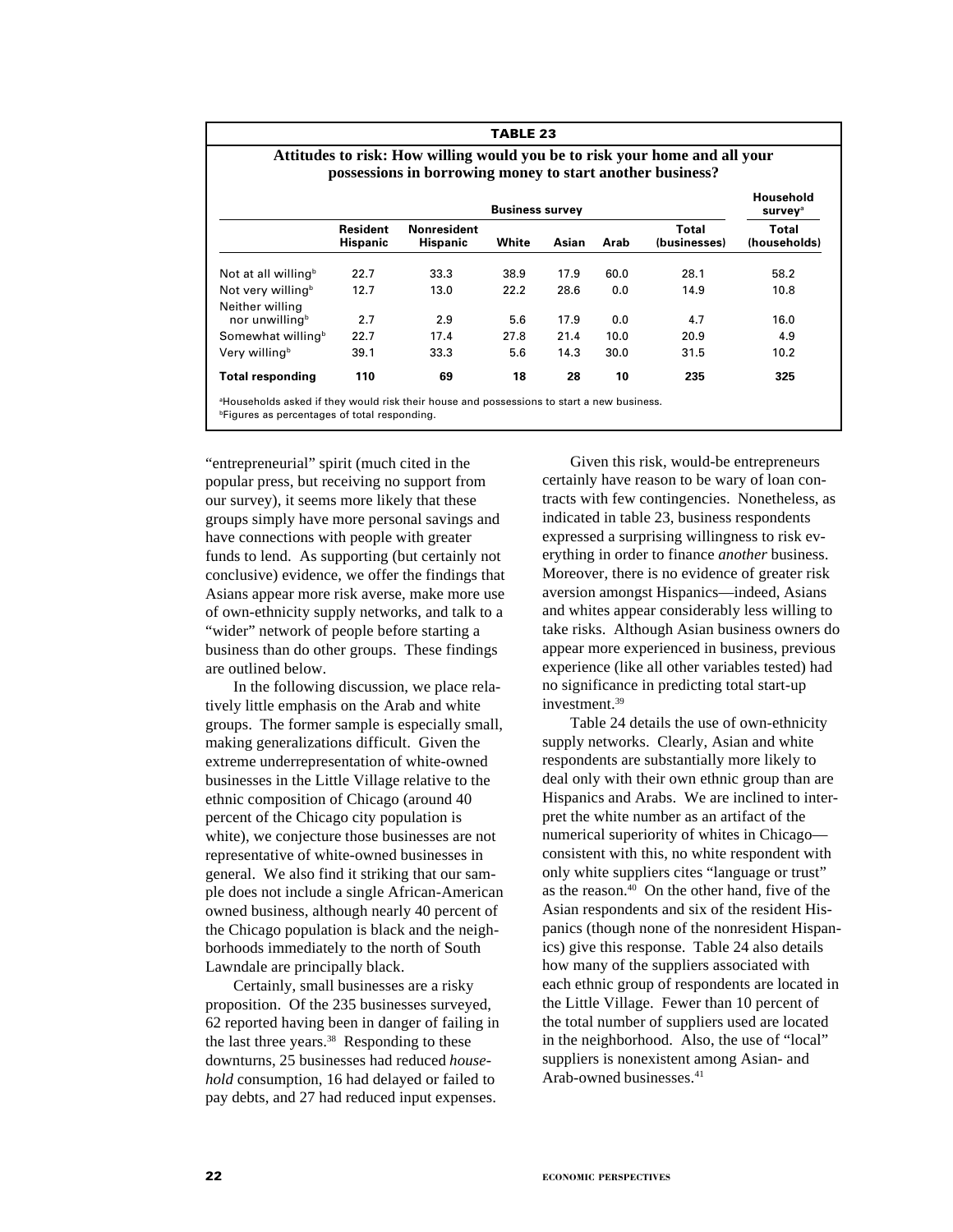|                                                                             | <b>TABLE 24</b>             |                                       |       |          |      |       |  |  |  |  |  |  |
|-----------------------------------------------------------------------------|-----------------------------|---------------------------------------|-------|----------|------|-------|--|--|--|--|--|--|
| Supply networks used by respondents                                         |                             |                                       |       |          |      |       |  |  |  |  |  |  |
| <b>Ethnicity of respondent</b>                                              | Resident<br><b>Hispanic</b> | <b>Nonresident</b><br><b>Hispanic</b> | White | Asian    | Arab | Total |  |  |  |  |  |  |
| All suppliers mentioned by<br>respondent of same ethnicity<br>as respondent | 18                          | 9                                     | 7     | 11       | 1    | 46    |  |  |  |  |  |  |
| As percentage of respondents                                                | 16.7                        | 13.6                                  | 41.2  | 39.3     | 11.1 | 20.2  |  |  |  |  |  |  |
| Number of suppliers mentioned<br>who are based in Little Village            | 23                          | 18                                    | 3     | 0        | 0    | 44    |  |  |  |  |  |  |
| As percentage of total suppliers                                            | 9.0                         | 11.2                                  | 7.0   | $\Omega$ | 0    | 7.9   |  |  |  |  |  |  |
| Total responding                                                            | 108                         | 66                                    | 17    | 28       | 9    | 228   |  |  |  |  |  |  |
| Total number of suppliers mentioned                                         | 255                         | 161                                   | 43    | 72       | 25   | 556   |  |  |  |  |  |  |

The findings on supply networks indicate that compared with other groups, Asians are more inclined to use suppliers of their own ethnicity and also favor a greater geographical dispersion of their suppliers. Because of the substantial stratification of ethnic groups into different business types, it is hard to dismiss the possibility that this merely reflects a tendency for Asians to operate businesses in sectors which *happen* to have Asian suppliers not located in the Little Village. Nonetheless, we are inclined to the view that Asians tend to be part of city-wide networks of Asian entrepreneurs.

A similar story emerges from the pattern of who business owners talked to before going into business. Table 25 displays a summary of characteristics of these "contacts."

Asians tend to cite family members less than other ethnic groups and friends and associates more.42 The type of associate cited also appears a little different—whereas Hispanics refer to coworkers and employers (past and present), Asians cite a supplier and other business owners as their professional associates. All groups except for whites appear to strongly favor their own ethnic group, even when consideration is restricted to nonfamily contacts. There is some slight evidence that when whites and Asians depart from this pattern it is to consult Hispanics (presumably to gain specific "cultural"

| TABLE 25<br>Who did business owners talk to before going into business? |      |      |                |                |          |      |
|-------------------------------------------------------------------------|------|------|----------------|----------------|----------|------|
|                                                                         |      |      |                |                |          |      |
| Family member                                                           | 74   | 43   | 10             | 11             | 5        | 143  |
| Friend                                                                  | 19   | 8    | 3              | 6              | 3        | 39   |
| Professional associate                                                  | 8    | 5    | $\overline{2}$ | 4              | $\Omega$ | 19   |
| Unspecified acquaintance                                                |      | 3    | 0              | 3              | 0        | 7    |
| <b>Total responding</b>                                                 | 102  | 59   | 15             | 24             | 8        | 208  |
| <b>Nonfamily contacts</b>                                               |      |      |                |                |          |      |
| Contacts of same ethnicity                                              | 24   | 15   | 3              | 11             | 3        | 56   |
| As percentage                                                           | 85.7 | 93.8 | 60.0           | 84.6           | 100      | 86.2 |
| Contacts of different ethnicity                                         | 4    | 1    | 2              | 2              | $\Omega$ | 9    |
| Of whom # Hispanic                                                      | na   | na   |                | 1              | 0        | na   |
| Contact lives in Little Village                                         | 15   | 8    | 1              | $\overline{2}$ | 1        | 27   |
| Contact lives in respondent's                                           |      |      |                |                |          |      |
| neighborhood                                                            | 15   | 0    | $\overline{2}$ | 0              | 0        | 17   |
| Contact lives elsewhere                                                 | 13   | 8    | 3              | 11             | 2        | 37   |
| <b>Total nonfamily</b>                                                  | 28   | 16   | 5              | 13             | 3        | 65   |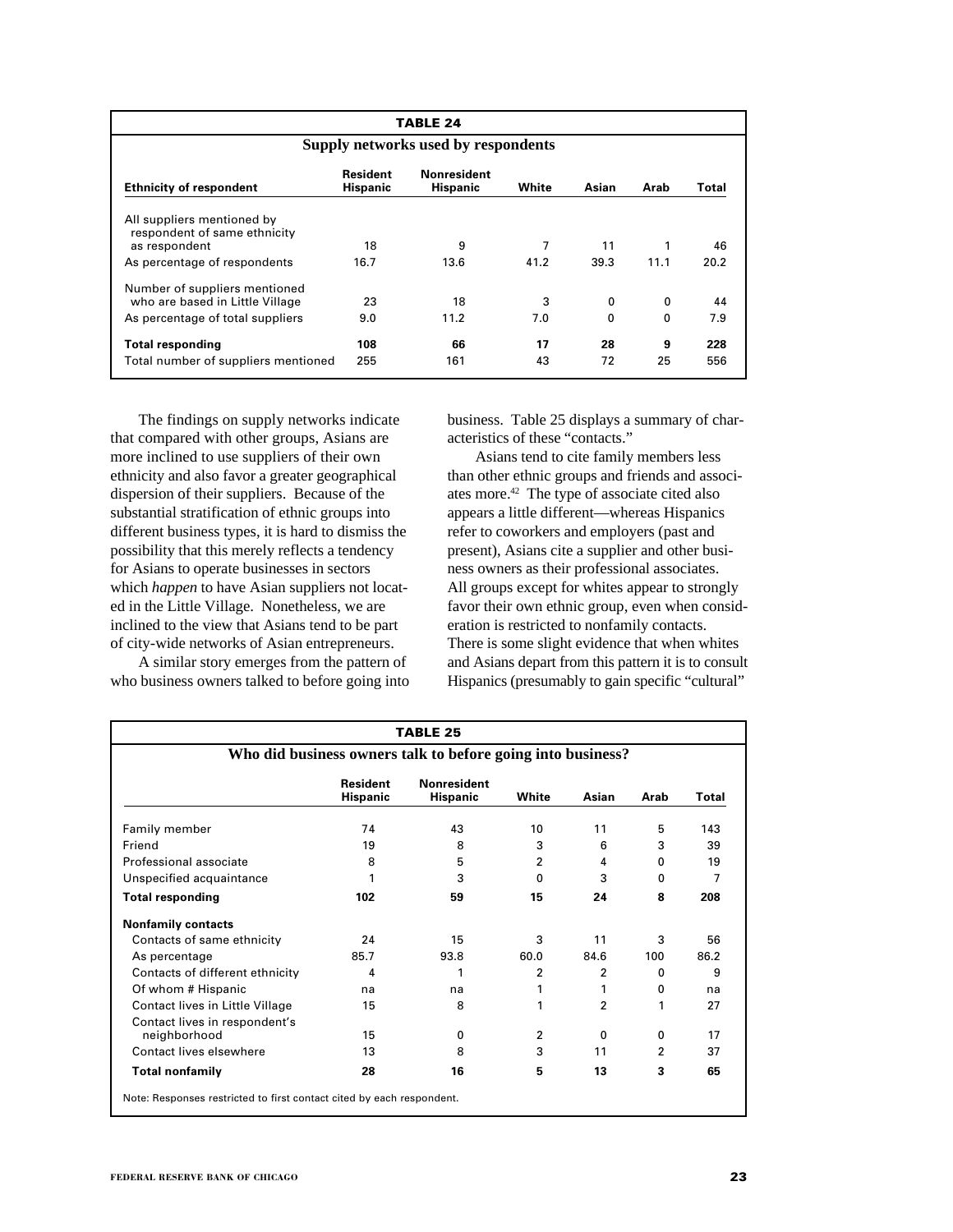knowledge), but the numbers involved are very small. Only resident Hispanics show much evidence of restricting their contacts to those in close proximity.43 However, this may be driven more by a desire to speak to people who live in the area of the planned business than to a greater tendency to talk to neighbors. Consistent with this explanation, nonresident Hispanics cite Little Village residents in about the same proportion as resident Hispanics. In contrast, there does not appear to be any geographic pattern in the residency of those cited by Asians.

The data appear to support the idea that Asians tend to belong to a (loosely defined) nonfamily business network that is geographically and occupationally dispersed, but ethnically restricted. As noted earlier, table 22 shows that individuals outside the immediate family (such as more distant relatives, friends and associates, and suppliers) are more important in financing start-up costs for Asian businesses than for those of other ethnic groups. Recalling the relatively high start-up costs of these businesses, we are inclined to think that Asian networks consist of a broader spectrum of contacts than the tighter family networks that Hispanics appear to use and, moreover, that these broader networks are able to mobilize larger amounts of capital.

We acknowledge two broad classes of potential criticism of this view. One, which we discussed above, is that either because of less experience or a culturally induced higher aversion to risk, Hispanics are simply less willing to make large investments in small business enterprises. As noted, however, we find no evidence of differing attitudes to risk. The second potential criticism is that for some self-selection reason, the Asians doing business in the Little Village have greater personal wealth than their Hispanic peers.<sup>44</sup> If, as seems likely, individuals tend to know people of similar wealth levels, the ability of Asians to acquire greater funds from personal networks may reflect more the advantage of being part of a generally wealthy network than of a diversified one *per se*. However, this would in no way change the desirability of attempting to inject larger amounts of formal sector capital into informal networks.

#### **Conclusion**

To summarize, we find that the formal financial sector is little used either for consumption smoothing or small business start-ups in the Little Village neighborhood of Chicago. In contrast, mortgages from formal sector institutions play a very significant role in financing house buying, though even here there is greater use of informal loans and personal savings than we might have expected.

There is evidence that a lack of financial instruments exists in the community. Large numbers of households appear able to respond to financial shocks only by reducing consumption or increasing labor effort. Businesses appear credit constrained in start-up financing, in the sense that the estimated returns to each dollar invested are very high. Yet this apparent lack of instruments coexists with a general lack of interest in the services of formal sector institutions. Our tentative interpretation of these findings is that formal sector financial instruments are insufficiently flexible, whereas informal sector funds are insufficient to meet all needs. We are inclined to view the small role played by the formal sector as stemming, at least in part, from community disinterest as opposed to formal sector negligence.

We have suggested that Asian business networks are more diversified geographically, occupationally, and outside the family than Hispanic business networks. In both cases, networks are ethnically homogeneous. On the household level, it appears that relatively poor and unintegrated households are the most likely to receive financial assistance from friends. For all households, family assistance plays an important role. We know nothing at present about the informal networks of Asians who are not business owners in the Little Village. Likewise, we know nothing about African-American informal networks of any kind, and next to nothing about white networks. Characterizations of these groups would be necessary to understand the extent to which our findings are specific to Little Village Hispanics and business owners.

With some caution, we suggest that formal sector institutions attempt to create more flexible financial instruments by either using or mimicking existing informal and semiformal structures. We are unable, at this point, to make specific suggestions as to how this might be achieved in practice.

In conclusion, we wish to stress the importance of moving away from narrowly focused discussions concerning the *quantity* of bank lending activity in marginalized communities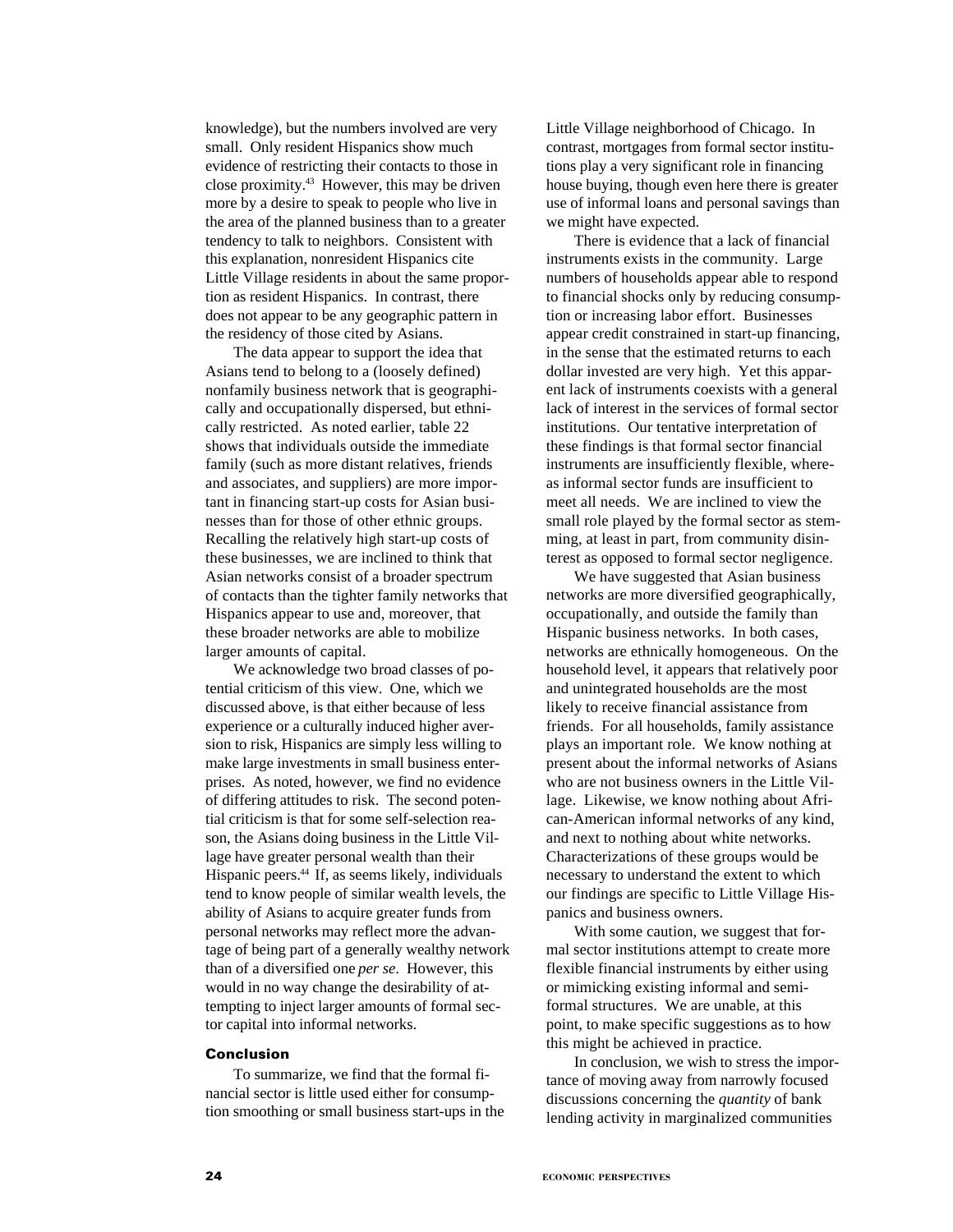toward a more careful consideration of the *quality* of loan instruments. While we do not doubt that improvements are possible in the accessibility of the formal financial sector to

**NOTES**

<sup>1</sup>"The Little Village survey," conducted 1994-95 under the direction of Richard Taub, Marta Tienda, and Robert Townsend through the Center for the Study of Urban Inequality, University of Chicago.

2 This framework was first considered by Arrow (1964) and Debreu (1959).

<sup>3</sup>This framework has been developed and tested by Altonji, Hayashi, and Kotlikoff (1992), Altug and Miller (1990), Cochrane (1991), Mace (1991), and Townsend (1994).

4 See for instance Brewer and Genay (1994), Dubey, Geanakoplos, and Shubik (1989), Mueller and Townsend (1995), and Rashid and Townsend (1994).

5 Discussed and empirically examined by Deaton (1989) and Zeldes (1989).

6 There remains the interesting question of what is actually meant by the term "formal." Aside from physical requirements (such as offices), a characterization suggested by informational theory is that the lender have no costless information about the borrower's actions. Perhaps it is best to simply note that credit and insurance services can be provided by a diverse set of "institutions," ranging from immediate family through credit unions and rotating credit associations to formal banks.

7 See for instance Stiglitz and Weiss (1981) and Williamson (1986). Of course the simplest rationale for credit rationing would be the existence of legal restrictions on interest rates. Although such restrictions do not exist in the U.S., one might conjecture that public pressure plays a similar role.

8 Though as there are a large number of different banks, it is not clear why all would avoid certain communities.

9 See for example Holmstrom and Milgrom (1990), Prescott and Townsend (1995), Rai (1996), and Varian (1990).

10That is, those interviewed.

<sup>11</sup>In the same data set, Tienda and Raijman (1996) find that close to 20 percent of working age adults in households sampled are involved in some form of self-employment activity, though much of it part-time.

12These latter two census figures are percentages of *only those working*.

<sup>13</sup>Because multiple responses from each household are considered, the sum of the responses is greater than the total number of households responding. This is true for many of the tables presented.

14We have excluded transfer payments here because of concern that they are chronic rather than a response to particular shocks. Including them would increase the number obtaining new financial assistance to 139, or 65.6 percent.

15This category is not intended to include loans from family or friends, and any miscategorized responses were corrected.

poor and minority groups, we suggest there is much evidence for the view that at least as great a problem concerns the actual *desirability* of existing loan instruments.

<sup>16</sup>It is perhaps interesting that five of these households cited the bank contact as being a friend or relative.

<sup>17</sup>The exceptions are the workplace loan, the "other" source, the individual who appears to be operating as a private lender (a "loan shark"?), and the three credit unions (in some sense an intermediate case).

18An interesting interpretation suggested by the theories summarized in the first section is that formal loans enter the community through a relatively small number of individuals in relatively large amounts, to be subsequently distributed more widely through informal networks. However, tables 4 and 5 suggest that households obtaining different types of financial assistance do respond in different ways to shocks.

<sup>19</sup>The numbers of households suffering financial difficulty from each quartile are 59, 47, 55, and 44, respectively.

20The numbers of households suffering financial difficulty from each proficiency level are 122, 50, and 39, respectively, compared with population numbers of 178, 75, and 71.

21The group sizes are 140, 26, and 47, respectively, with population numbers 205, 47, and 75.

22Specifically, the services are (a) schools, (b) church/ temple, (c) grocery shopping, (d) clothes shopping, (e) movies, (f) dining, (g) medical services, (h) legal and business services, (i) banking, (j) financial services, (k) drug stores, (l) entertainment, (m) personal services, and each service used *outside* the neighborhood adds one to the index. The group sizes are 58, 54, 60, and 40, respectively, with population numbers 86, 70, 99, and 72.

<sup>23</sup>Though even with such data the problem is not trivial, as illustrated by the heated debate that followed the Federal Reserve Bank of Boston study by Munnell et al. (1992), which essentially attempted to estimate just such a model. As noted earlier, at least part of the problem with such an exercise is that the very decision to approach the bank may reflect private characteristics unobserved by the econometrician.

24This compares to a figure of 46 percent reported for greater Chicago area Hispanics by the Metro Chicago Information Center.

25For instance, undocumented residents may either be unable to open bank accounts, or fearful of doing so. The survey deliberately avoided questions related to the legal status of residents, for fear of affecting the response rate/ reliability.

26The associated figure for greater Chicago Hispanics is 55 percent (Metro Chicago Information Center).

27The Woodstock Institute (1992) reports a figure of 37.2 percent for the Little Village in 1990.

28Details are not presented here.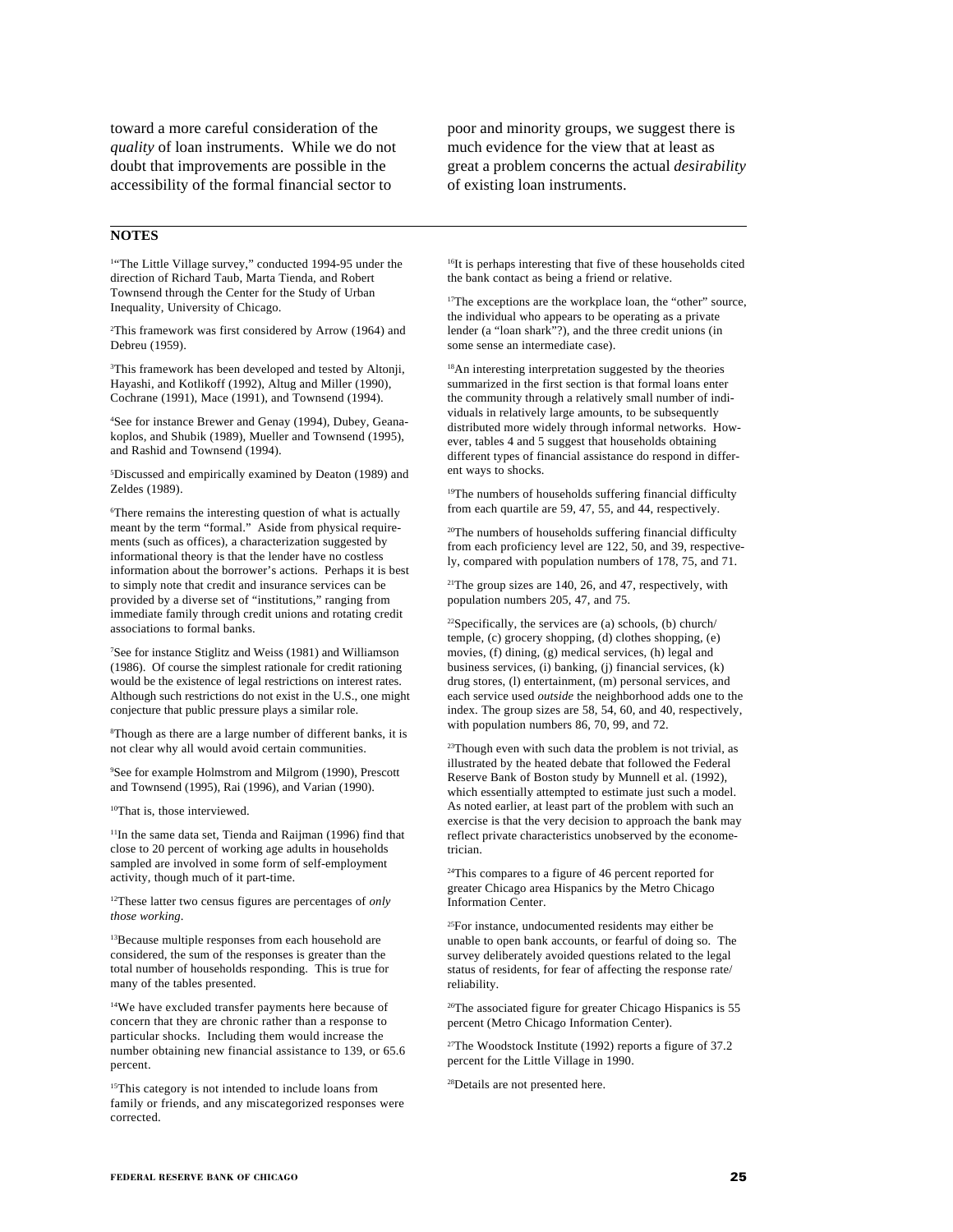29Of the remaining seven, three previously said they had borrowed money from someone, three mentioned "revolving loans," one referred to an "other" source, and one mentioned receiving a repayment of a loan from an unrelated individual.

30See Essig, Grimes, and Woos (1995). The survey data also contain rejection rates loans for car purchase, appliances, home expansion, home equity, and education. With the exception of home expansion loans, the rejection rates in these cases are relatively low.

31For example, relatively common businesses include restaurants, bars, auto repair shops, and hair salons. Relatively uncommon businesses include bridal shops, bakeries, iron works, and factories.

32Moreover, most health clinics located in the Little Village are affiliated with a major hospital or the City of Chicago.

33Note that we have divided the Hispanic group into resident (in Little Village) and nonresident groups. There are strong grounds for supposing that these two groups may differ in motivation for business ownership, experience, integration into U.S. society, etc. To consider whether Asians are overrepresented in Little Village businesses, the following rough calculation is interesting: There are about 100,000 Asians in Chicago, so accounting for a business sampling rate of one in three, approximately one in every 1,200 has a business in the Little Village. Since there are 77 neighborhoods in Chicago, as defined by the *Community Lending Factbook* (The Woodstock Institute, 1992), if the Little Village were typical this ratio would imply that one in every 16 Asians has a business in some neighborhood. This is still a lower proportion than most estimates of Asian self-employment rates, indicating that compared with other neighborhoods the number of Asian businesses in the Little Village is not particularly high. In comparison, 15 out of 327 Little Village household respondents reported selfemployment (one in 22), of whom two owned businesses outside the Little Village (one in 166).

<sup>34</sup>In figures, we will generally omit the \$1.5 million case in an effort to enhance readability.

35Note that the survey was conducted mainly in 1993–94, which accounts for the smaller number of businesses dating from 1993 onwards.

<sup>36</sup>To calculate the rejection rate, the number of households with a bank loan but who have previously experienced rejection is doubled to account for the fact they must have applied for loans at least twice.

<sup>37</sup>Formal sector loans are a little more prevalent once businesses are established: for their last two years of operation, businesses reported receiving 30 loans from banks, three from finance companies, one from a mortgage company, two from credit unions, five from suppliers, two from credit cards, two from individuals, and one from a rotating credit organization. Associated rejections were six, one, one, zero, one, zero, zero, and zero, respectively.

38Moreover, since our sample does not contain any businesses that actually did fail, this clearly understates the risk. Even in the period between drawing the initial sample and interviewing, more than 10 percent of the selected businesses closed.

39Approximately one-third of the sample had previous business experience, whereas two-thirds of Asian business owners reported having previously owned a business.

40Though this raises again the issue of the complete absence of African-American business owners, despite the fact that they make up an almost equal proportion of the Chicago city population as whites.

41Interestingly, there are eight suppliers named by nonresident Hispanics who are located in the same neighborhood as the business owner, a pattern that is not found for the other ethnic groups.

42In fact, compared with other groups, Asians also appear to prefer to talk to siblings over spouses and parents.

43Although two out of five contacts cited by whites live in the respondent's neighborhood, the sample is very thin.

44This is clearly supported by the greater personal investments in Asian businesses.

# **REFERENCES**

**Aghion, Philippe, and Patrick Bolton,** "Distribution and growth in models of imperfect capital markets," *European Economic Review*, Vol. 36, No. 2-3, April 1992, pp. 603–611.

**Altonji, Joseph, Fumio Hayashi, and Laurence Kotlikoff,** "Is the extended family altruistically linked? Direct tests using micro data," *American Economic Review*, Vol. 82, No. 5, December 1992, pp. 1177–1198.

**Altug, Sumru, and Robert A. Miller,** "Household choices in equilibrium," *Econometrica*, Vol. 58, No. 3, May 1990, pp. 543–570.

**Arrow, Kenneth,** "The role of securities in the optimal allocation of risk bearing," *Review of Economic Studies*, Vol. 31, 1964, pp. 91–96.

**Boyd, John H., and Edward C. Prescott,** "Financial intermediary coalitions," *Journal of Economic Theory*, Vol. 38, No. 2, April 1986, pp. 211–232.

**Brewer, Elijah III, and Hesna Genay,** "Funding small businesses through the SBIC program," *Economic Perspectives*, Vol. 18, No. 3, May/ June 1994, pp. 22–34.

**Cochrane, John,** "A simple test of consumption insurance," *Journal of Political Economy*, Vol. 99, No. 5, October 1991, pp. 957–976.

**Deaton, Angus,** "Saving in developing countries: Theory and review," *Proceedings of the World Bank Annual Conference on Development Economics 1989*, 1989, pp. 61–96.